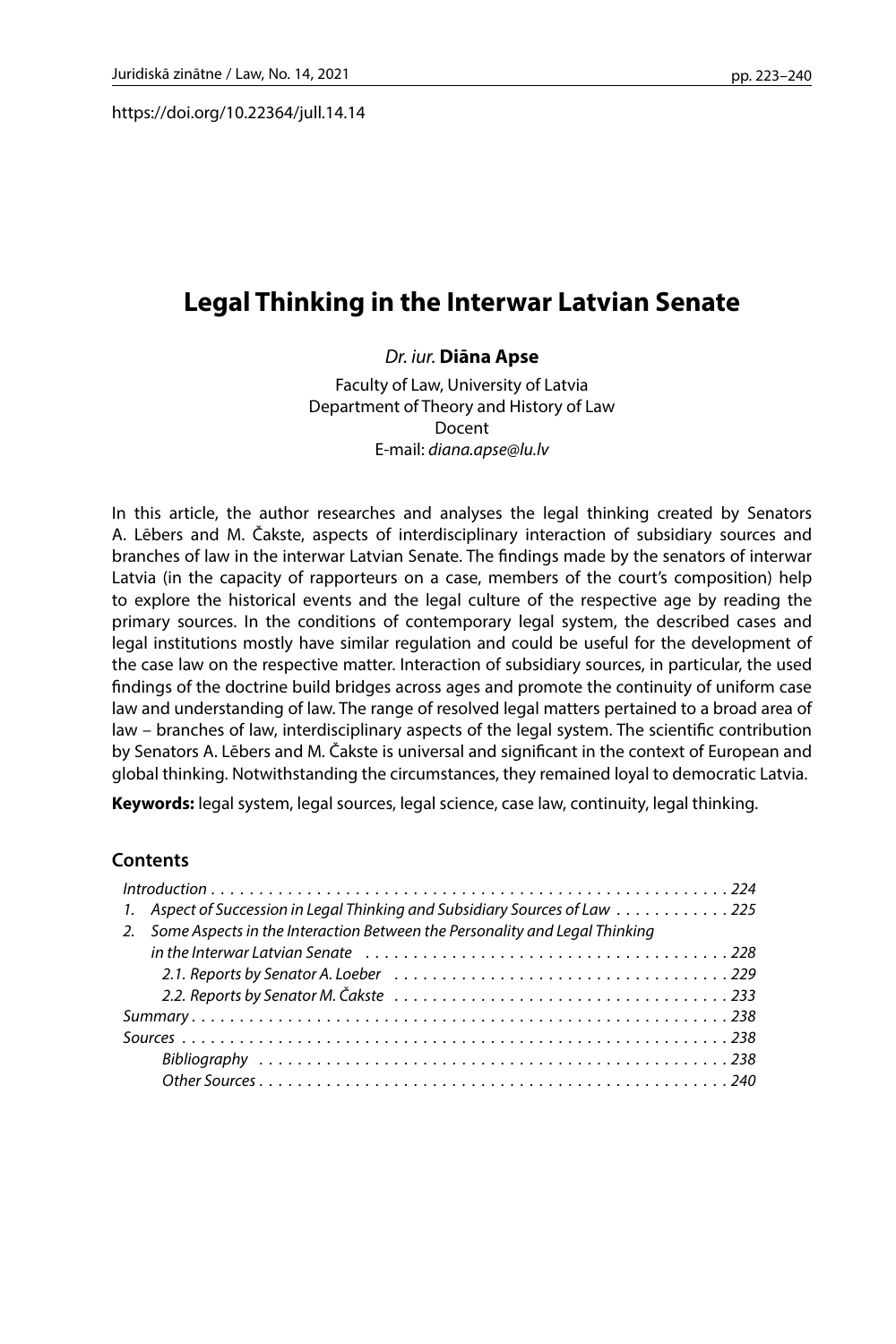### **Introduction**

After the independence of the Latvian state was restored, the Latvian legal system reintegrated into the Western circle of law (more specifically – the family of continental European law), returning to the system of sources and subsidiary sources of law, typical of it, in which the court rulings and judges' findings occupy a special place. Scholars of law have repeatedly urged to use the findings of the legal science and case law of the interwar Latvia, in particular, those of the Senate.

The legal system of each state is created by scholars of law, who define the spirit, values and the vector of development of this system. Outstanding lawyers cared for the continuity of this vector, taking a stance against unfair law, unlawful situations, which were incompatible with the basic values of the legal system of a democratic state governed by the rule of law.

Pursuant to Article 16 of the law "On Judicial Power", court judgements have the force of law. This formulation, taken together with the findings of legal science, allows classifying the place of a court' s judgement among the sources of law as even the supreme form of customary law.

All well-reasoned and methodologically correctly created judgements point to the significance of the judge's previous experience in shaping legal thinking and understanding of legal interconnections, underscoring that the legal issues keep recurring and answers have been provided to them already.

Law originates as the outcome of practice. A court's ruling, as a form of customary law, impacts, supplements and even creates law. Simultaneously, all factors, which the judge has involved in the creation, development or adjustment of law and has used to substantiate his reasoning and conclusions, also take a significant place in the diversity of legal sources, constituting the entire legal system.

However, constant case law rather than separate cases is of decisive importance. To ensure that the principle of equality, enshrined in Article 91 of the *Satversme,*  is complied with and to prevent different legal effects, a judge, in adjudicating a particular case, must take into consideration also the existing case law on this matter. Assessment of similar cases helps to interpret the applicable legal norms correctly.

In the context of the continuity doctrine, studying the Latvian Senate's judgements and identification of the findings expressed therein, assessing the possibilities of applying them in the contemporary practice, is important for implementing the principle of unity and succession of the legal system in the State of Latvia, restored in 1990/1991. The need for the interpretation of legal norms by the Latvian Senate as the supreme institution of judicial power today is substantiated by the validity of several laws adopted in the interwar period (*inter alia*, the *Satversme* of 1922).1 Perhaps the article will be more useful from the theoretical vantage point, in particular, in the context of the Latvian history of law and theory of law, an also as a source of reference for students and other interested parties.

<sup>1</sup> For example, Civillikums, Zemesgrāmatu likums, Vekseļu likums [Civil Law, Land Register Law, Bill of Exchange Law] etc.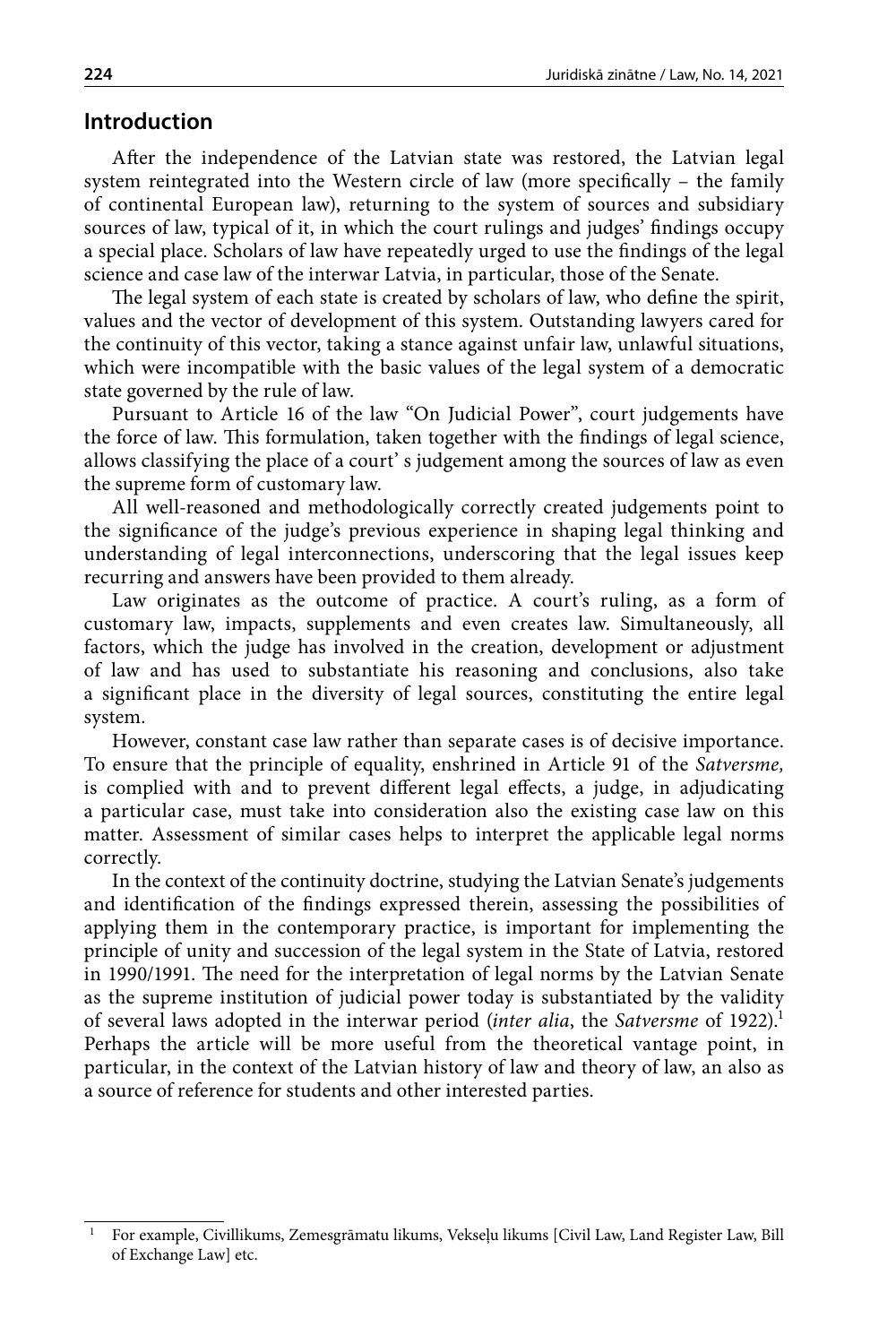# **1. Aspect of Succession in Legal Thinking and Subsidiary Sources of Law**

The model for applying the principle of succession in law and case law is the Latvian Senate itself, with many outstanding personalities serving on it, many among them were simultaneously theoreticians and practitioners, making extensive use of findings from subsidiary sources in the reasoning of their judgements. Thus, for example, in examining 1518 judgements of the Administrative Department from the period of 1918–1940 and assessing their impact on law making, special attention should be paid to references to the former case law. They prove that the Senate was influenced by the case law of related legal systems, which could be significant also for the contemporary case law.<sup>2</sup>

However, with respect to the case law, the actual functioning of the succession principle is possible only if the rulings by the Latvian Senate are publicly available and used both by courts and scholars of law in their research.

The research and work implemented by Prof. Dietrich André Loeber greatly contributed to studying the role of the Latvian Senate following the restoration of the state's sovereignty. They prove, *inter alia*, that the quality of the Latvian Senate's rulings was highly esteemed also abroad. Several of them had been translated and popularised among lawyers in other countries. These rulings had a significant impact on the quality of rulings delivered by lower instance courts.

Prior to occupation, Latvia was clearly aware of the importance of unified case law. Judgements by the Assembly of the Latvian Senate, as well as judgements and decisions by the Senate's departments were systematically published.<sup>3</sup> Thanks to D. A. Loeber, a large part of these rulings was re-published in 1997–1998, in 16 volumes, with additional 3 volumes of indices, prepared by the professor,<sup>4</sup> and now they are available at major libraries and judicial institutions.

Currently, a large part of the texts of the Latvian Senate's rulings is available also on the homepage of the Law Research Institute<sup>5</sup> and the homepage of the Supreme Court (Senate)<sup>6</sup>, regularly supplemented with rulings that have been used in administering justice.

The current case law proves that the Senate's findings are used both in administering justice and in the development of legal doctrine, *inter alia*, in interpreting those provisions of the Civil Law, which are in force in their original wording of 1937. However, in general, knowledge of the importance of the Latvian Senate's rulings and skills for using them in practice are insufficient among the extensive contemporary community of lawyers. Examples from case law also show that the significance of the former case law continues to be undervalued.

<sup>2</sup> See more: *Apse, D.* Tiesu prakse un Latvijas Senāta Administratīvais departaments (1918–1940) [Judicial practice and the Administrative Department of the Latvian Senate (1918–1940)]. In: Tiesu prakses veidošana. LU Raksti [Development of court practice. LU scientific articles]. Edited by Dr. habil. iur. prof. *Melķisis, E.* Rīga: Latvijas Universitāte, 2001, pp. 68–101.

 $\frac{3}{4}$  Ibid., p. 10.<br> $\frac{4}{4}$  Latvijas Ser

<sup>4</sup> Latvijas Senāta spriedumi (1918–1940). Faksimilizdevums [Judgments of the Latvian Senate (1918– 1940). Facsimile edition]. Rīga: Supreme Court of the Republic of Latvia, Senator August Loeber Foundation, 1997–1998; Rādītāji Latvijas Senāta spriedumu krājumiem [Indicators for the collections of judgments of the Latvian Senate]. Edited by *Loeber, D. A*, Rīga: D. A. Lēbers, 1997.

<sup>5</sup> Tiesību zinātņu pētniecības institūts [Law Research Institute]. Available: https://tzpi.lu.lv/pirmaisneatkaribas-laiks/tiesu-prakse/ [last viewed 18.02.2021].

<sup>6</sup> Augstākā tiesa. Vēsturiskā judikatūra [Supreme Court. Historical case law]. Available: http://at.gov.lv/ lv/judikatura/vesturiska-judikatura-lidz-1940gadam [last viewed 18.02.2021].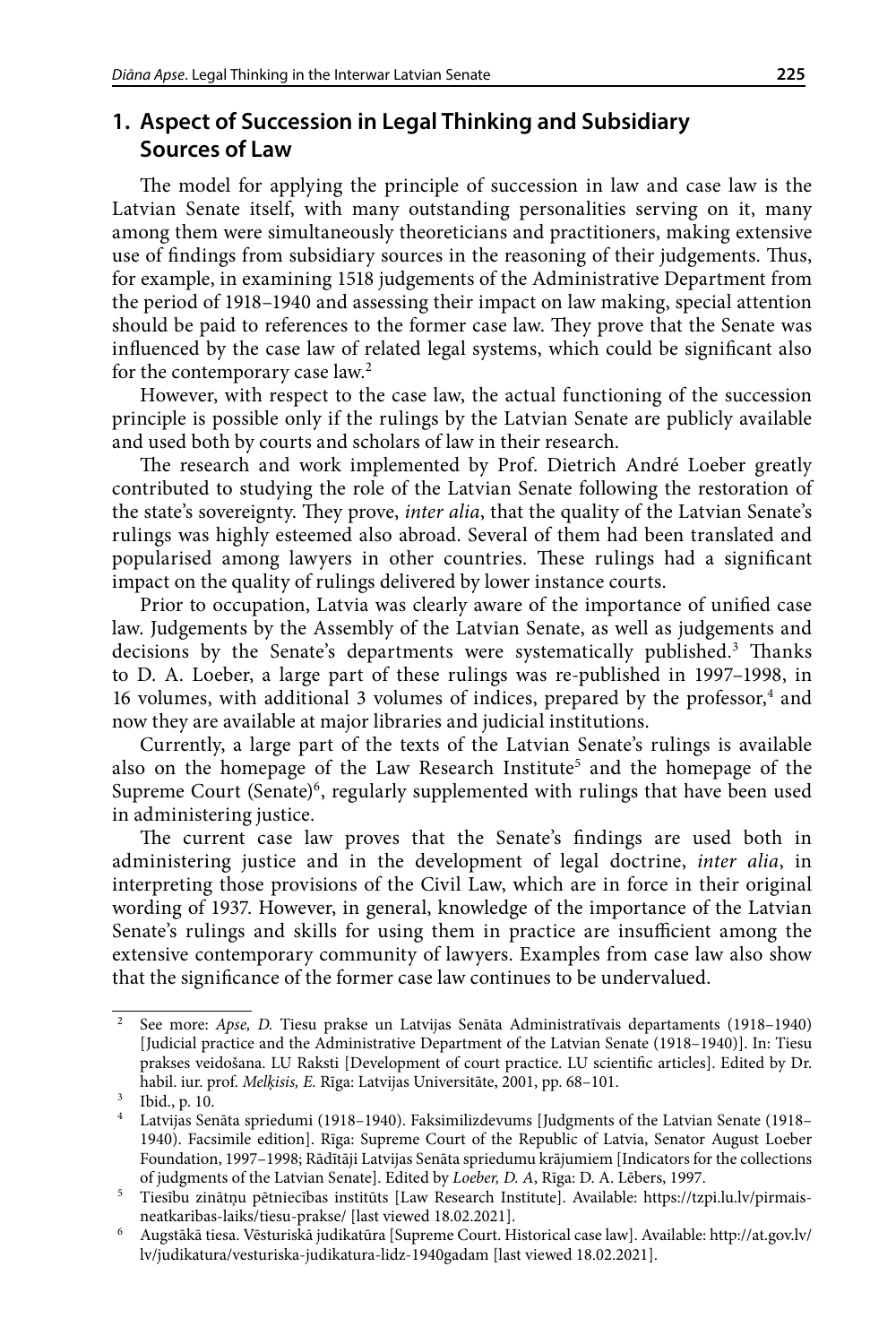Underscoring the importance of legal science in civil law relations both in explaining legal norms and in resolving particular civil law disputes, professor K. Torgāns has noted, *inter alia*: "As is well-known, the foundation of the civil law regulation since 1992 is the reinstated Latvian Civil Law of 1937. It was drawn up by men who knew the traditions of the European legal acts and law. [..] However, in the years that have passed since the reinstatement of the Civil Law, it has become apparent that in contemporary society norms that are defined generally, and legal norms should be like that, in the contractual practice and in courts may be interpreted in a way that the fathers of the Civil Law could not even dream of."7 Therefore, the historical findings, included in the rulings by the Latvian Senate, have special significance in identifying the genuine content and aim of the provisions of the Civil Law. The value of these findings in the resolution of current legal disputes is proven by the list, found in Annex 5 to the first part of the book "The Bureau of the Latvian Senate's Judgements. Findings of the Latvian Senate on the Application of the Civil Law Provisions (1938–1940)", of those rulings by the Department of Civil Cases of the Supreme Court (Senate), in which the court has referred to particular rulings of the Latvian Senate. In this, the principles of unity of the legal system and succession in law are manifested in reality.

Moral obligation, demanded by law, does not turn into the legal reality on its own. The one who applies the norm, the judge, stands between the moral obligation and the reality. How the abstract "moral obligation" turns into the particular legal reality depends on his professional knowledge and skills, understanding of law and social processes, culture, mental outlook, civil position, and other factors.<sup>8</sup>

A judge and a scholar of law, in developing their reasoning, must have also high level of internal normative ethics and scientific thinking. This is also a matter of the level of legal education.

At the time of forming the Department of Legal Science of the Faculty of Economics and Law of the Higher School of Latvia, the majority of the faculty members had acquired their legal education at the universities of the Russian Empire in Petersburg, Moscow, Dorpat, and Kazan. Some had had in-service training also in West European countries, for example, August Loeber, the first acting dean, who taught introduction to law.

Therefore, in creating the system of theoretical lectures at the Department of Law, the model of former Russian faculties of law was followed, while the model of German and French law faculties was used for the practical seminars.<sup>9</sup>

In moments when the fate of the Latvian state has turned, people of other nationalities, whose motherland is Latvia and who consider themselves as being affiliated with Latvia, have been together with the Latvian people. This has been

<sup>7</sup> *Torgāns, K.* Tiesību principu, likumu un zinātnes atziņu loma civiltiesisku strīdu risināšanā [The Role of Legal Principles, Laws and Scientific Findings in Resolving Civil Disputes]. *Jurista Vārds*, No. 49, 04.12.2018, p. 13.

<sup>8</sup> *Meļķisis, E.* Attīstības tendences dažos tiesību teorijas un prakses jautājumos. Par precedentu un tiesu prakses veidošanu. Latvijas tiesiskās sistēmas ceļš uz demokrātisku tiesisku valsti. Rakstu krājums [Development tendencies in some issues of legal theory and practice. On the formation of precedents and case law. The path of the Latvian legal system to a democratic state governed by the rule of law.

Collection of articles]. Rīga: Tiesu namu aģentūra, 2014, p. 164.<br>*Dišlers, K., Dunsdorfs, E.* Tautsaimniecības un tiesību zinātņu fakultāte [Faculty of Economics and Law]. In: Latvijas Universitāte divdesmit gados. 1919–1939. I daļa. Vēsturiskas un statistiskas ziņas par Universitāti un tās fakultātēm [University of Latvia in twenty years. 1919–1939. Part I. Historical and statistical information about the University and its faculties]. Rīga: Latvijas Universitāte, 1939, p. 748.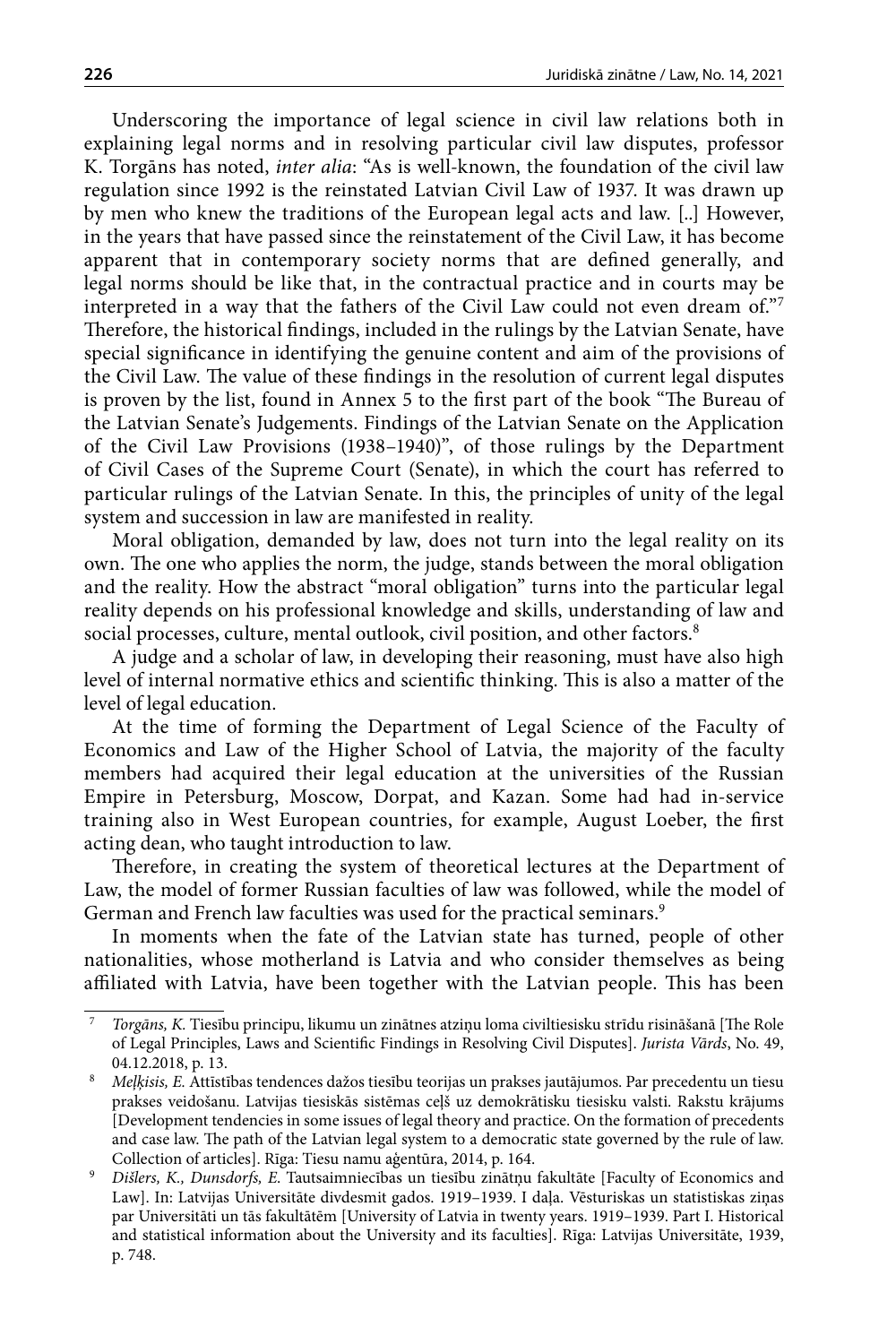vividly proven by the work done and attitude taken by the Baltic German scholars of law – professor and senator August Loeber and his son professor Dietrich André Loeber.<sup>10</sup> Already since 17 April 1920, soon after the University of Latvia was established, August Loeber was the first non-Latvian faculty member who started lecturing to students of the Department of Law in the official language of the state... Probably, such traditions, such attitude can develop only in a family with ancient and deep roots in the Latvian soil. From the day when independent Latvia was proclaimed, August Loeber became actively involved in building the new state. Being a mature practicing lawyer and a theoretician, he could contribute a lot. A. Loeber, invited by the Minister for Justice, participates in creating the supreme judicial institution of Latvia, i.e., the Senate, and becomes one of the first senators. He served in this office for 20 years (1918–1938). Later he was elected Honorary Judge of the Senate. In 1919, A. Loeber together with future President of Latvia docent J. Čakste, docent K. Puriņš and docent A. Hēdenštrēms established the Law and Economics Faculty (Faculty of Economic and Legal Science) at the University of Latvia and was the acting dean of this faculty. As of 1931, he also was a professor and taught introduction to law and trade law. In 1930, the University of Latvia conferred upon August Loeber the honorary degree *Doctor iuris honoris causa*. In 1935, after reaching the age of 70, Prof. A. Loeber retired from the University, continuing to work only in the Senate.<sup>11</sup>

Later, graduates of the faculty joined the ranks of lecturers. The first one was Pēteris Mucenieks, who graduated from the faculty in 1923 and in 1925 was elected to the position of an assistant<sup>12</sup>. In the coming years, Konstantins Čakste (Civil Law Department), Lotārs Šulcs (Criminal Law Department), Jānis Vālbergs (Department of Latvian State Law), Voldemārs Kalniņš (Roman Law Department), Pēteris Lejiņš (Criminal Law Department), Beno Ābers (Department of History of Law) and others joined the faculty.13

In the Latvian practice of administering justice, the use of previous decisions and judgements by higher instance courts, which had entered into effect, in similar cases traditionally has become a consolidated practice in Latvia. Research of how (subsidiary) sources of law were used in 1938, when the new Civil Law had entered into force, revealed that 324 decisions by the Senate's Departments comprised 169 references to particular previous court decisions. Likewise, case law was extensively used in commentaries on laws, illustrating the diversity in the application of

<sup>10</sup> *Apsītis, R*. Par Latvijas pamatu vīriem. Runas. Raksti. Referāti [About Men at Latvia's Foundations. Speeches. Writings. Reports]. *Latvijas Vēstnesis*, No. 11/12, 16.01.1998. Available: [https://www.](https://www.vestnesis.lv/ta/id/31202) [vestnesis.lv/ta/id/31202](https://www.vestnesis.lv/ta/id/31202) [last viewed 20.02.2021].

<sup>&</sup>quot;In the autumn of 1939, the Loeber's family, like other German-Baltics, left Latvia at the invitation of the then German government."

<sup>&</sup>lt;sup>11</sup> "Senator A. Leber was one of the drafters of the Latvian Civil Law of 1937, also a co-author of several other laws. He has made a great contribution to the unification of check and bill of exchange law in the Baltic states. It is also to his credit that in 1938 the same bill of exchange and check law was passed in Latvia, Lithuania and Estonia. A. Leber has written a lot of works on Latvian legal issues. In 1926, he published a 483-page "Report on Commercial Law", which was useful for both students and lawyers-practitioners for many years." Ibid.

<sup>&</sup>lt;sup>12</sup> Latvijas Universitāte divdesmit gados. 1919-1939. II daļa. Mācības spēku biogrāfijas un bibliogrāfija [University of Latvia in twenty years. 1919–1939. II part. Biographies and bibliography of teaching staff]. Rīga: Latvijas Universitāte, 1939, p. 550.

<sup>&</sup>lt;sup>13</sup> Latvijas Universitāte divdesmit gados. 1919-1939. I daļa. Vēsturiskas un statistiskas ziņas par Universitāti un tās fakultātēm [University of Latvia in twenty years. 1919–1939. Part I. Historical and statistical information about the University and its faculties]. Rīga: Latvijas Universitāte, 1939, pp. 749–750.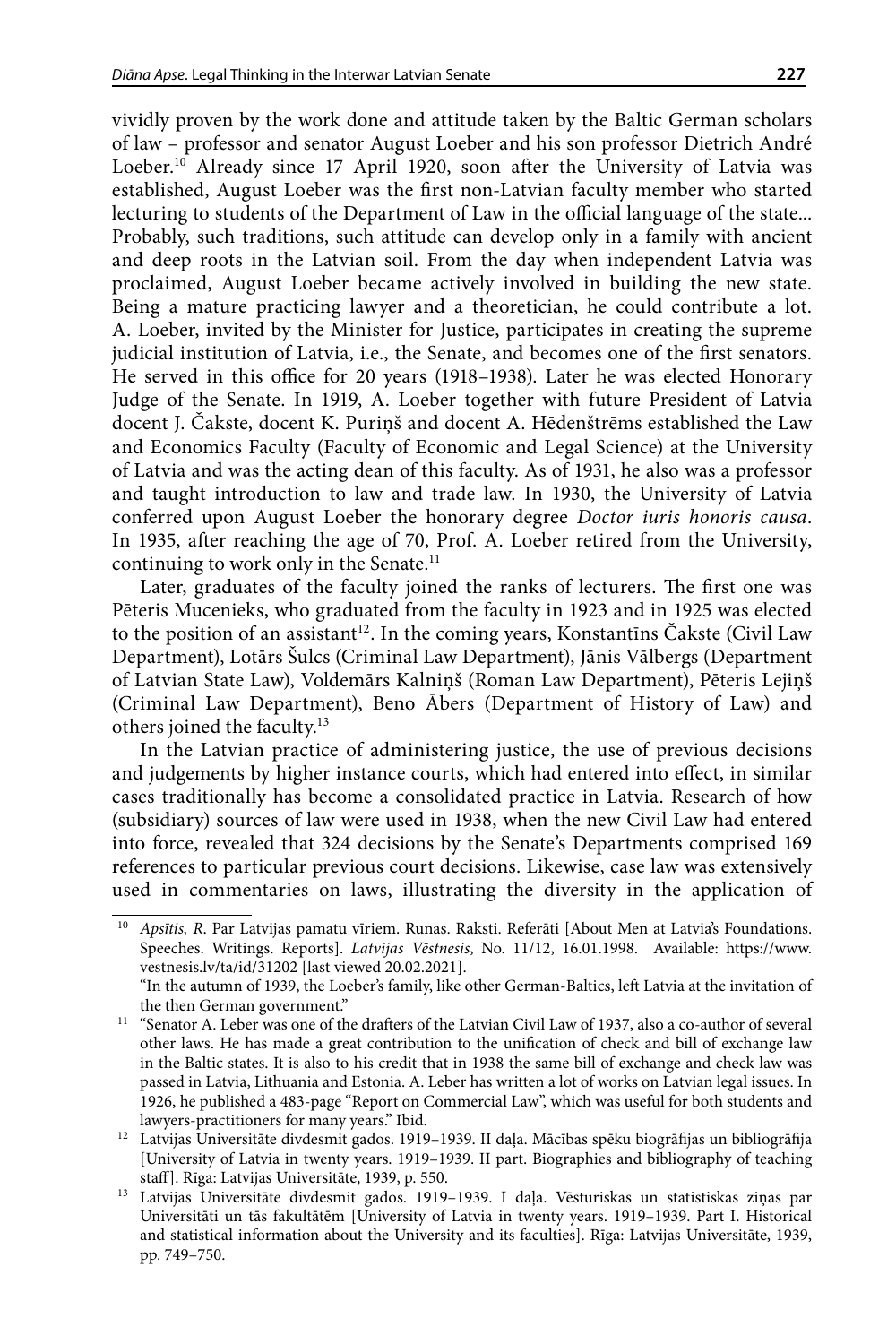provisions and fostering the development of uniform practice.14 Judgements also contained numerous references to findings made by local and foreign scholars of law and of the case law with respect to similar legal issues. Thus, the findings made in Latvia's "lawyers' law" (theory and practice) transcended the area of its legal system.

# **2. Some Aspects in the Interaction Between the Personality and Legal Thinking in the Interwar Latvian Senate**

The role of senators' personalities in the development of legal thinking cannot be overestimated. Examination of only a small part of the legal contribution made by Senators A. Loeber and M. Čakste shows that they meticulously outlined the legal issue in connection with the previous legal reasoning in using legal practice and findings from the doctrine, drew attention to legal uncertainty, previous unfair solutions to a legal matter.

Chronological examination of only some judgements allows to establish the full maturity of legal thinking, its saturation with approach of contemporary legal methodology.

There are examples in the case law of the interwar Latvian Senate demonstrating the application of general legal principles, where the reasoning of the judgements comprised references not only to the legal science but also directly to the general legal principles, e.g., judgement of 8 December 1921 by the Department of Civil Cassation of the Latvian Senate in the case of insurance company "Rossija" 1, No. 188 (request made by sworn advocate A. Zēbergs to revoke the decision by the Court Chamber regarding the request by the Insurance Department of the Ministry of the Interior to appoint a curator in charge of the property of the insurance association "Rossija") and not recognising the legality of the Soviet Russia's decree in Latvia (liquidation of insurance associations was not binding) because that would be contrary to Latvia's public order and laws:

"Latvia as a state governed by the rule of law can recognise as lawful and binding only such orders of a foreign state that comply with the general accepted principles of *a legal order*, with which the liquidation, in principle, of all insurance associations is incompatible…".15

The manifestations of the impact of the legal theory and case law of Czarist Russia, the use of findings made therein can be explained by the similar legal systems and their affiliation with the West European circle of law – the traditions of Romano-German law. The findings were not taken over mechanically. They were critically examined and meticulously reviewed in the light of the principle of a state governed by the rule of law.

<sup>14</sup> *Meļķisis, E*. Attīstības tendences dažos tiesību teorijas un prakses jautājumos. Par precedentu un tiesu prakses veidošanu. Latvijas tiesiskās sistēmas ceļš uz demokrātisku tiesisku valsti. Rakstu krājums [Development tendencies in some issues of legal theory and practice. On the formation of precedents and case law. The path of the Latvian legal system to a democratic state governed by the rule of law. Collection of articles]. Rīga: Tiesu namu aģentūra, 2014, p. 161.

<sup>15</sup> Latvijas Senāta Civilā kasācijas departamenta 1921. gada 8. decembra spriedums lietā Nr. 188 [Judgment of the Civil Cassation Department of the Latvian Senate of 8 December 1921 in case No. 188]. In: *Konradi, F., Valters, A.* Izvilkums no Latvijas Senāta Civilā kasācijas departamenta spriedumiem. 1919.–1925. gada jūlijs. II izdevums [Extract from the Judgment of the Department of Civil Cassation of the Latvian Senate. July 1919–1925. Edition II]. Latvian National Archives, Latvian State Historical Archive (hereafter – LNA LSHA), 1535. fonds [fund] (hereafter – f.), p. 142. Available: http://at.gov.lv/lv/tiesu-prakse/vesturiska-judikatura-lidz-1940gadam/senata-civila-kasacijasdepartamenta-spriedumi [last viewed 18.02.2021].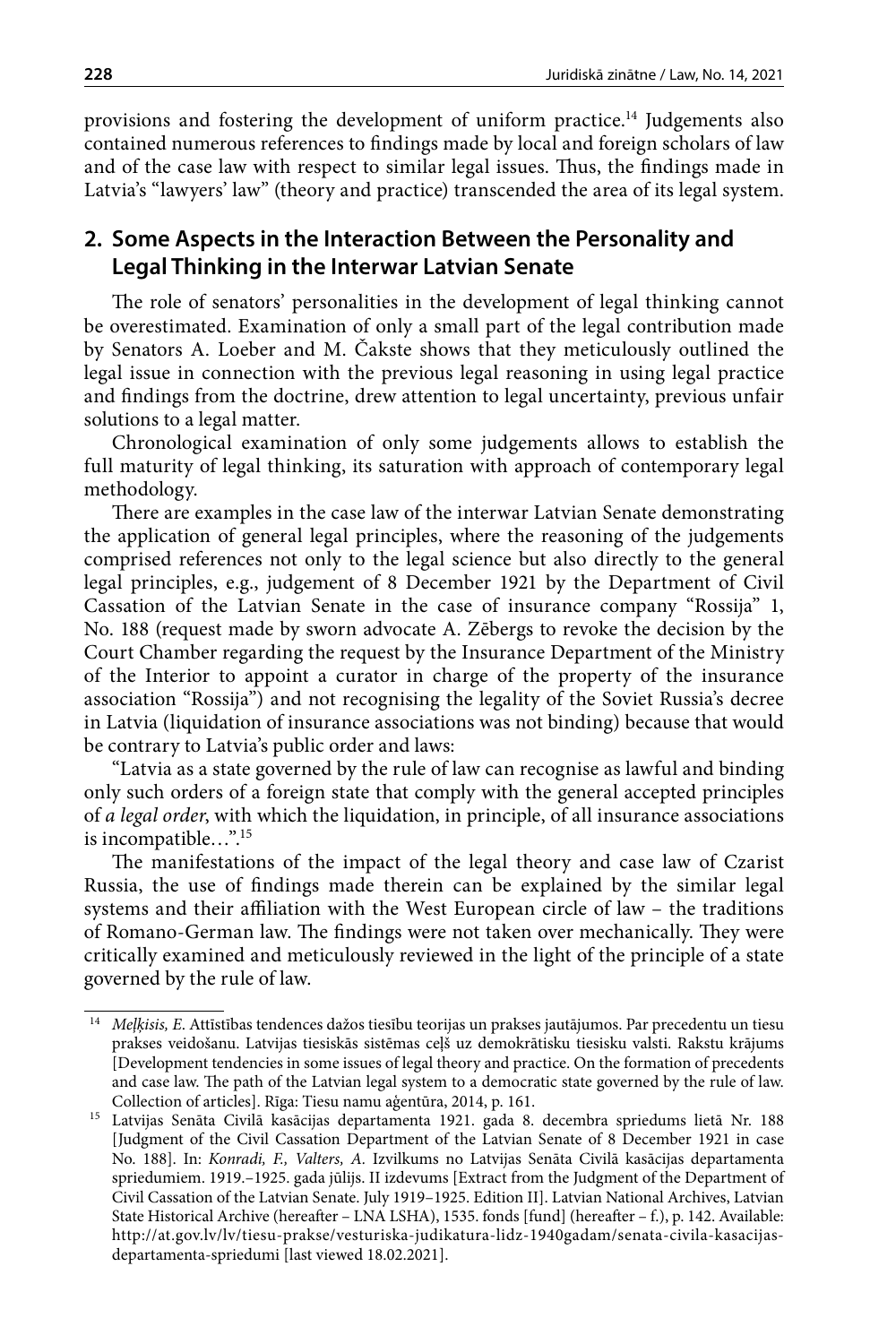Emphasising the content of the basic principles of the rule-of-law state, Jānis Akuraters, poet, educator, rebel of 1905, participant of the Christmas Battles, in the summer of 1920, in his essay highlighted the substance of the State of Latvia (nature of a state governed by the rule of law), its national culture as the foundation and meaning, which was more important than "the supreme parochial philosophy" of provincialism.16

"The modern state may not know harsh measures of governance. The content of the modern state may not hold the old yeast. Search for content, content, the blood of freedom fighters and soldiers mixed with the seething spirit filled with dreams, with what gives new inspiration and new findings… The pure form of the Latvian State could bear only the content of culture. The leaders of our State just have to take the best of the best, they are the bearers of their age, filled with its thirst, democratism and glittering findings of the new world. There is no other way, Latvia can be only modern, filled with European humanism and cultural ideas. Nothing from that which has collapsed, from the ideas of Asian slavery may cast shadow upon us."17

#### **2.1. Reports by Senator A. Loeber**

In examination of separate judgements, the presence of global legal thinking and legal methodology can be found in the reasoning thereof.

Within the framework of one succession law dispute, international law, civil law and the findings made by outstanding scholars of law of their age "meet".

**Judgement by the Senate's Department of Civil Cassation of 24 October 1929**. Request by Andrejs Rancāns, Meikulis Ludboržs and Antons Veliks, guardians of the property of deceased Taduls Rancāns, regarding revoking the judgement by the Court Chamber on the claim by Jadviga Rancāns regarding the entirety of the estate.

(Case number L. JMģ 418.) The hearing was chaired by Senator K. Ozoliņš, **with Senator A. Loeber** reporting. In view of the fact: 1) that the defendant does not deny that the territory of Zaļmuiža civil parish, where the testator had lived and where the plaintiff lives, falls within the boundaries of Latgale and had been liberated by the Latvian armed forces from the Bolshevik power only in mid-January 2020 and that only afterwards Latvian courts started functioning in the said territory; 2) that, contrary to the defendant's opinion, until that time the said territory had never been considered as a foreign territory; as correctly noted by the Court Chamber and not denied by the defendant, Latvia in its Proclamation of Independence of 18 November 1918 (collection of laws JMy 1.) strictly and categorically establishes and proclaims (para. 1), that Latvia, united within the ethnographic borders (Kurzeme, Vidzeme, etc.) is self-dependent, independent, democratic, republican state; this proclamation has the nature of an international act; by this the separation of Latvia as an independent state from Russia was established

<sup>16</sup> *Akuraters, J.* Latvijas valstssaturs [State content of Latvia]. *Latvijas Vēstnesis*. No. 12, 31.07.1920. "In the Latvian cultural environment *mālēnieši* were positioned as acrimonious weirdos, characterised by claims of lofty style, mixed with outright vulgarisms." 17 Ibid.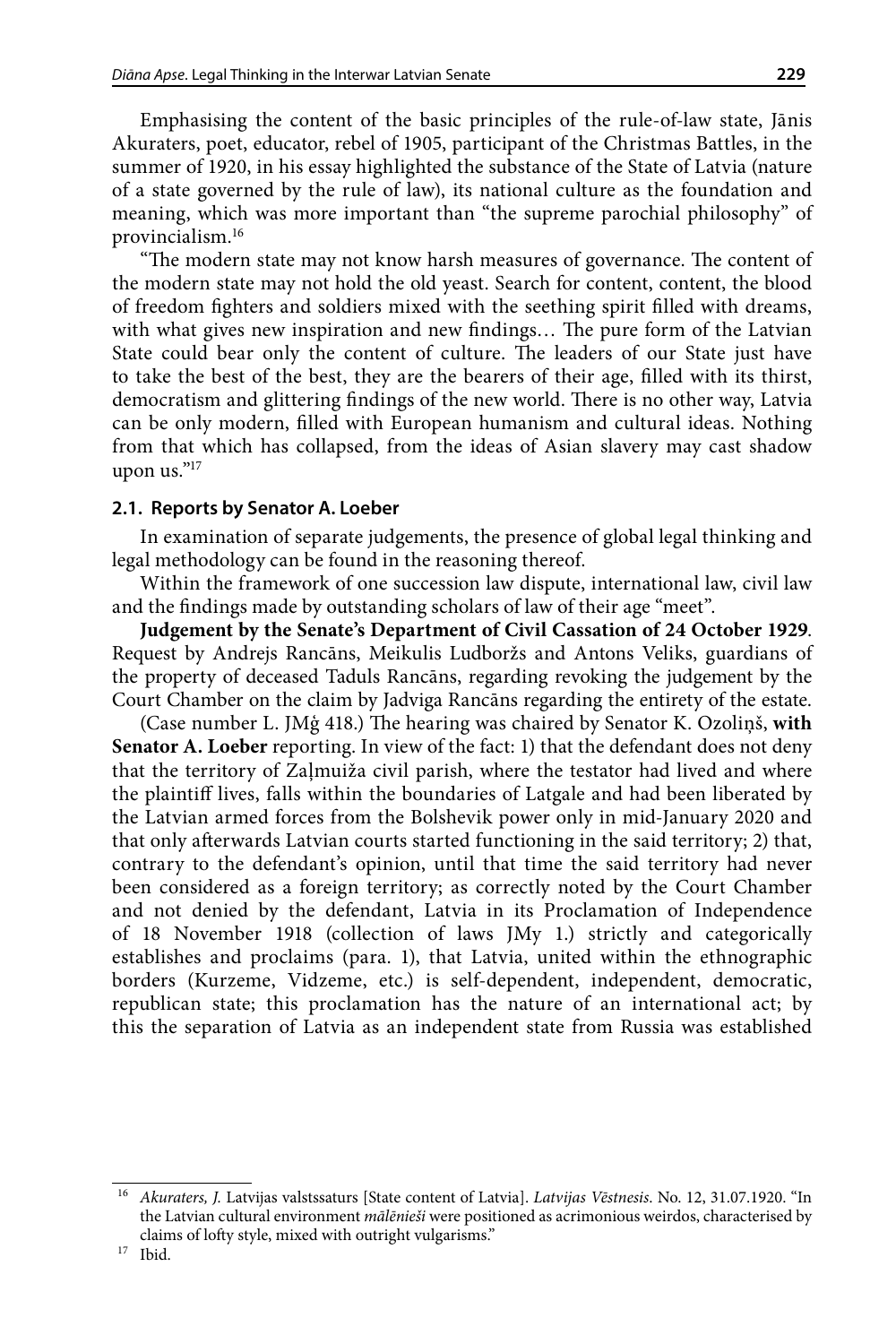(separation; see. Fiore<sup>18</sup>, Le droit international codifié, Paris 1911, 122.); by the act of separation, the territory of the separated, newly established state is *ipso jure* excluded from the composition of the territory of metropolis; 3) that Latvia's act of separation was formally recognised *ex tunc* starting already with the Peace Treaty with Russia of 11 August 1920, para. 2, 3, which establishes and sanctions Latvia's separation from Russia, within the present borders of Latvia, which comprise also Latgale; on 16 December 1920, the Latvian-Russian Peace Treaty was registered in the Secretariat of the League of Nations, by which, pursuant to para. 18, 20 of the Statute of the League of Nations of 26 April 1919, the registered treaty acquires international significance; i.e., separation of the territory of Latvia from Russia as a state; 4) that separation is the moment of origin of the newly established state and its international foundation; therefore, by Latvia's proclamation of independence its separation from the former state of Russia and Latvia's exclusion from the territory of the former Russian state occurred; this thesis is not refuted by some "Martinson's (!) precis"; if the defendant has in mind the book of well-known professor Martens<sup>19</sup>, in that case, this globally recognised scholar of international law adheres to the opinion just presented; 5) thus, the matter does not even pertain to the fact that the Latvian armed forces "had conquered" the territory of Latgale but rather that they liberated (freed) it from Bolshevist occupation; by liberating this territory its actual conditions was implemented, which corresponds to the international act of separation, already referred to; a strategic event of liberation does not have the significance of an independent international legal act, which would establish for the region of Latgale the nature of the territory of the Latvian state, as it were, only *ex nunc*; quite to the contrary, it had become the territory of the Latvian State already, *ex tunc*, by the act of separation, referred to before; 6) since Zaļmuiža civil parish is within the territory of Latvia already from 18 November 1918, pursuant to Article 1063 of the Russian Civil Law, the number of years envisaged for submitting the will to the court (the time applicable to a case where the successors are named in the will), is not applicable in the particular case; the question could only be, whether the period of one year (Art. 1063) or 10 years (Art. 1066), counting from the day of the testator's demise; 6) in this respect, if before the expiry of one year (i.e., until 6 January 1920), the region of Zaļmuiža civil parish in Latgale had not yet been actually liberated from the Bolshevist occupational power and therefore it had been impossible to submit the will with the term indicated to the Latgale

<sup>18</sup> Meaning: Fiore Pasquale (1837–1914). Droit international codifié et sa sanction juridique. Paris: A. Pedone, 1911. P. Fiore studied in Urbino, Pisa, and Turin, and after a period of teaching philosophy in Cremona, during which he published "Elementi di diritto pubblico constituzionale e amministrativo" (1862; "Elements of Public Constitutional and Administrative Law"), he was appointed professor of constitutional and international law at Urbino in 1863. He then occupied similar chairs at Pisa, Turin, and finally, from 1881, at Naples.

Although he was a prolific writer on most diverse range of legal topics, Fiore's international reputation rests on his writings on public and private international law. He made a sustainable contribution by realizing the need to divide international law into new categories, in his "Traité de droit pénal international et de l'extradition" (1880; "Treatise on International Criminal Law and the Law of Extradition"), and by meeting the need for a more precise statement of the law in his "Il diritto internazionale codificato e la sua sanzione giuridica" (1890; "International Law Codified and Its Legal Sanction"). See more: Fiore Pasquale. Biography. Available: [https://www.britannica.com/biography/](https://www.britannica.com/biography/Pasquale-Fiore ) [Pasquale-Fiore](https://www.britannica.com/biography/Pasquale-Fiore ) [last viewed 19.02.2021].

<sup>&</sup>lt;sup>19</sup> I. e., the collection in 15 volumes, published from 1874 to 1909, by professor F. F. Martnes of Russia; international agreements with other countries, in parallel texts in Russian and French (*Recueil des traités et conventions conclus par la Russie*). See more: [https://www.britannica.com/topic/Recueil-des](https://www.britannica.com/topic/Recueil-des-traites-et-conventions-conclus-par-la-Russie)[traites-et-conventions-conclus-par-la-Russie](https://www.britannica.com/topic/Recueil-des-traites-et-conventions-conclus-par-la-Russie) [last viewed 19.02.2021].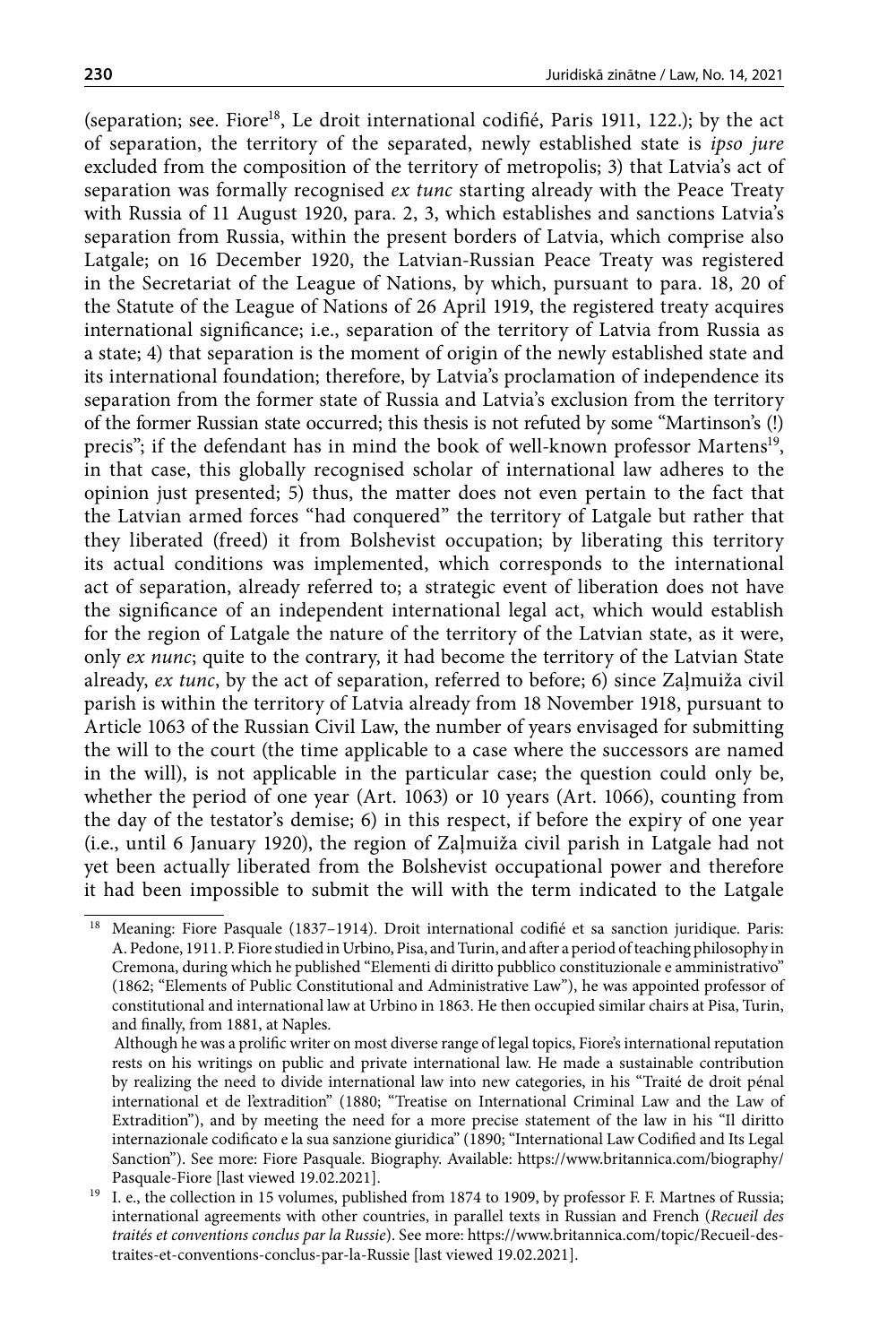Regional Court for confirmation, then, according to the clear text of Article 1066 of the Russian Civil Law, the will had to be submitted within 10 years; *tertium non datur* is not understandable, what could be the significance of Article 1066, referred to by the defendant, which deals with the term for contesting the will, whereas in the particular case the matter pertains to the request by the heiress appointed in the will to confirm the will for execution; 7) that the Court Chamber, contrary to the defendant's opinion, had full grounds to refer to the fact that no disputes were found in literature regarding application of Article 1066; the Russian Senate had renounced, long ago, its former primitive view of "the so-called theory of law" (1891, No. 62, judgement in the case of Yappa, etc.) and adopt the opposite view (e.g., in 1907, No. 18 judgement in the case of Company Neft); 8) thus, the Court Chamber has not violated the laws referred to in the defendant's cassation complaint, therefore the cassation complaint is to be dismissed as unfounded, the Senate decides to disregard the cassation complaint by the guardians of deceased Taduls Rancāns' entirety of estate Andrejs Rancāns, Meikuls Ludboržs and Antons Velikans on the basis of Section 793 of the Civil Procedure Law.20

Scholar of Law Friedrich Fromhold Martens (1845–1909), referred to in the judgement, was an outstanding personality of his time, born in Pärnu, of Baltic German origin, diplomat of the Russian Empire and specialist of international law, historian of Europe's colonial projects in Asia and Africa. Known by "the Martens' Clause", named after him, which he formulated in 1899 at the Hague Peace Conference. During 1901–1908 was repeatedly nominated for the Nobel Peace Prize, yet did not receive the award. After acquiring the degree of candidate of law, Martens continued master's, graduating in 1869 by defending the scientific work "The Right of Private Property in Wartime". He continued his education in 1870 at the Universities of Vienna, Heidelberg and Leipzig. In 1871, he became a docent at the Department of International Law at Petersburg University, but in 1872 – a professor of public law at Tsarskoye Selo Lyceum. In 1873, Martens defended his doctoral dissertation "On the Office of Consul and Consular Jurisdiction in the East" and was appointed a professor extraordinary at Petersburg University, and in 1876 acquired the post of an ordinary professor. In 1874, he became the special tasks attaché of Alexander Gorchakov, the Chancellor and the Minister for Foreign Affairs of the Russian Empire. In the following years, Professor Martens achieved prominence by his writings, in particular, with the two-volume book "International Law of Civilised Nations", published in 1881 and 1882, which was released in German in 1883 (*Völkerrecht. Das internationale Recht der civilisierten Nationen*). From 1874 until 1909, Martens published a collection in 15 volumes about Russia's

<sup>20</sup> Senāta Civilā kasācijas departamenta 1929. gada spriedumi [Judgments of the Department of Civil Cassation of the Senate of 1929]. *Valdības Vēstneša Pielikums*, No. 160, 21.07.1937, pp. 13–14. Available: http://at.gov.lv/lv/tiesu-prakse/vesturiska-judikatura-lidz-1940gadam/senata-civilakasacijas-departamenta-spriedumi [last viewed 21.02.2021].

Explanation: In the rulings by the Department of Civil Cassation of the Latvian Senate initially its germanised denomination was used – Private Law, later – Civil Law. In the Senate's rulings, to identify it, Part III of the Collection of Local Laws was not used, but, starting with 1938, – Civil Laws of 1864 (abbreviated – CL of 1864), in difference to the Civil Law of 1937, which was abbreviated as CL (without indicating the year). At the turn of the 1930s, the abbreviation of the former Civil Law of 1864 was "L.c.l.". In this case, the use of small letters is important, because the full transcript of LCL is the Civil Law of Latgale, i.e., the Russian Civil Law, which was in force in Latgale until 1938.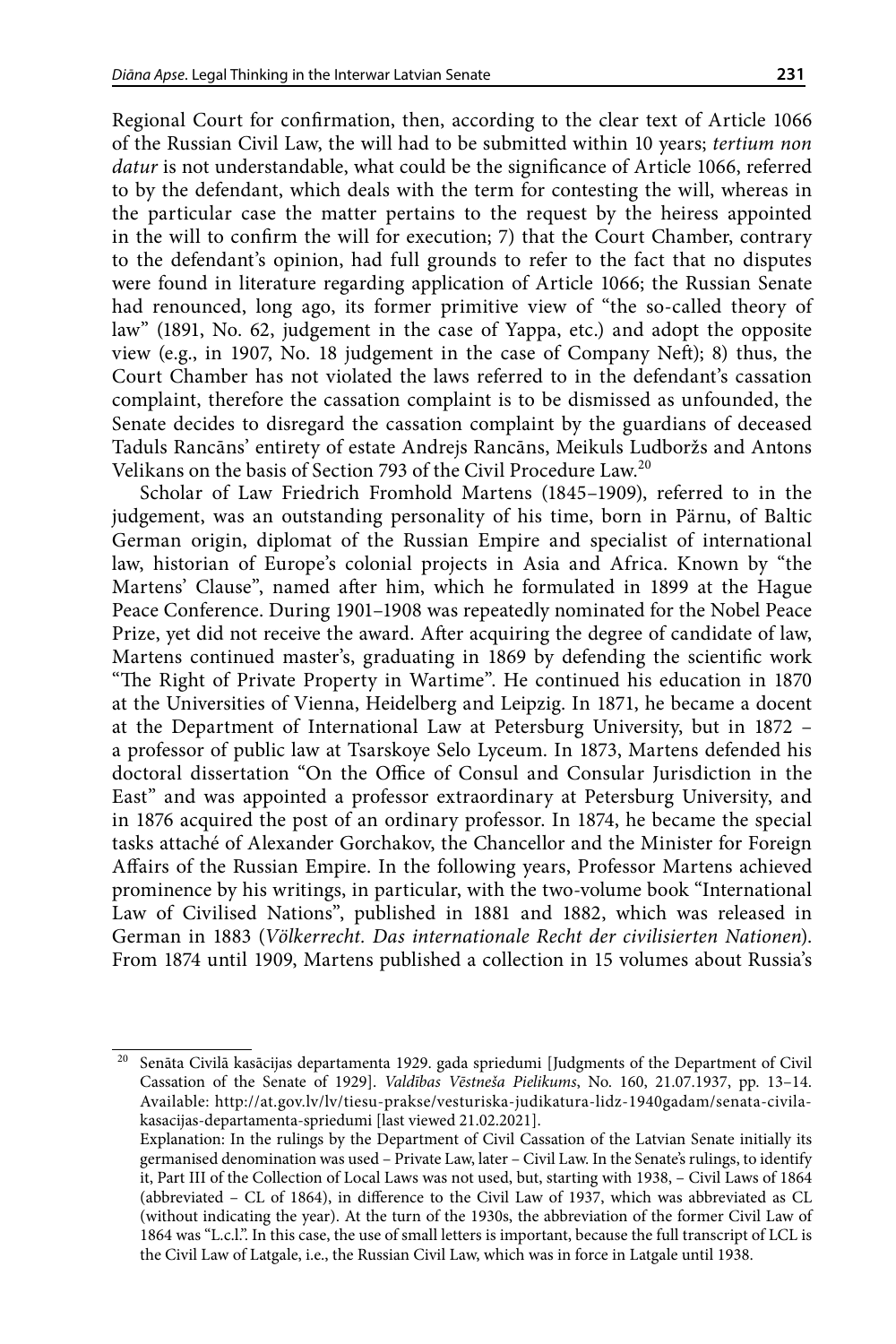international treaties with other countries, with Russian and French parallel texts (*Recueil des traités et conventions conclus par la Russie*).21

Thus, within one judgement, the findings made by scholars of law of different ages meet and interact. The range of questions answered has touched upon an extensive area of law – branches of law, interdisciplinary aspects of the legal system, and systemic interpretation has been used.

Interaction between subsidiary sources in reasoning and resolution of several decisive issues of legal theory is seen also in the judgement of 16 December 1939 No. 1224 Japiņi Case<sup>22</sup>, in which the Court Chamber, having established that the farmstead, in the size of 14.354 ha, No. 12–12a (with hip No. 16884) located in B village, Izvalta civil parish, to be divided between the participants in the case, was the estate of the latter, had granted it all *in natura* as not to be divided into actual shares, on the basis of para. 3, section 1324 of LCL, to the widow of the estate-leaver Tekla J., recognising the latter as being the oldest successor. The cassation complaint submitted by the person authorised by Pēteris J., a participant in the case, regarding the Court Chamber's judgment, is not worthy of attention. In it, the submitter of the cassation complaint, referring to the particularities of LCL rules on the succession order of widows and judgments of the Russian Senate No. 71/1224, 79/324 and 05/96, finds that the widow's right to the share of his estate, envisaged in Section 1148 of LCL, is not a succession right and that a widow cannot be deemed to be a heiress in the general meaning, therefore should not even be counted among the heirs envisaged in Section 1324 of LCL (allegedly, included in the part on dividing the estate). Further, the submitter of the cassation complaint, on the basis that 127 p. of 356 civil laws of Latgale Civil Law – 128, there also opponents to the opinion of the legal nature of the widow's share, finds, that there is a dispute regarding this issue. Therefore, in the particular case, on the basis of Section 31 (2) of the Transitional Provisions, CL provisions had to be applied,

<sup>21</sup> About J. Kross's novel "Professor Martens' Departure", published in 1983 and until now has been translated into 11 languages. The novel was published in Latvia in 2011. See: Estonian Literature Centre. Available: <http://www.estlit.ee/elis/?cmd=writer&id=49258>[last viewed 20.02.2021]. The novel by outstanding Estonian writer Jaan Kross (1920–2007) is internationally known. J. Kross studied in Tartu, in 1945 he graduated from the Faculty of Law of the Tartu University and continued working at the university as a faculty member. In 1945–1946, he was a docent at the Department of International Law. In January 1946, young docent Kross was arrested by the officers of the Soviet Commissariat for Internal Affairs (NKVD) and he was deported and sentenced to forced labour to a coal mine in Vorkuta, Komi ASSR).

See also: *Akroids, P*. Departure of Professor Martens. Available: <https://satori.lv>[last viewed 20.02.2021]. The publishing house "Atēna": "...one morning in June 1909, an Estonian, an outstanding expert of international law and secret councillor to the Czar, Professor Martens, leaves Pärnu for Peterburg. Unawares, yet having the forebodings of death, that this is his last voyage, he looks back at his life – from a pupil at a paupers' school to a politician of international renown and a real candidate for the Nobel Peace Prize, at the same time – also at the history of the end of the  $19<sup>th</sup>$  c. and the beginning of the 20th c. Mostly, however, he looks into himself, examines his internal conflicts, conscience and, inescapable for a career like his, history of opportunistic relations. The author of this captivating historical novel, describing the life of the famous lawyer in service of the Czar, meticulously examines the tenet that the evil flourishes in places where decent people do nothing...".

<sup>22</sup> Senāta Civillietu kasācijas departamenta spriedumu izvilkumi. Sastādījis Senāta Civillietu kasācijas departamenta priekšsēdētājs senators O. Ozoliņš, senators R. Leitāns [Extracts from the Judgements of the Department of Cassation of Civil Cases of the Senate. Compiled by the Chairman of the Department of Cassation of Civil Cases of the Senate Senator O. Ozoliņš, Senator R. Leitāns]. *Tieslietu Ministrijas Vēstneša Pielikums*. No. 1., 1940. Available: [http://at.gov.lv/lv/tiesu-prakse/](http://at.gov.lv/lv/tiesu-prakse/vesturiska-judikatura-lidz-1940gadam/senata-civila-kasacijas-departamenta-spriedumi) [vesturiska-judikatura-lidz-1940gadam/senata-civila-kasacijas-departamenta-spriedumi](http://at.gov.lv/lv/tiesu-prakse/vesturiska-judikatura-lidz-1940gadam/senata-civila-kasacijas-departamenta-spriedumi) [last viewed 20.02.2021].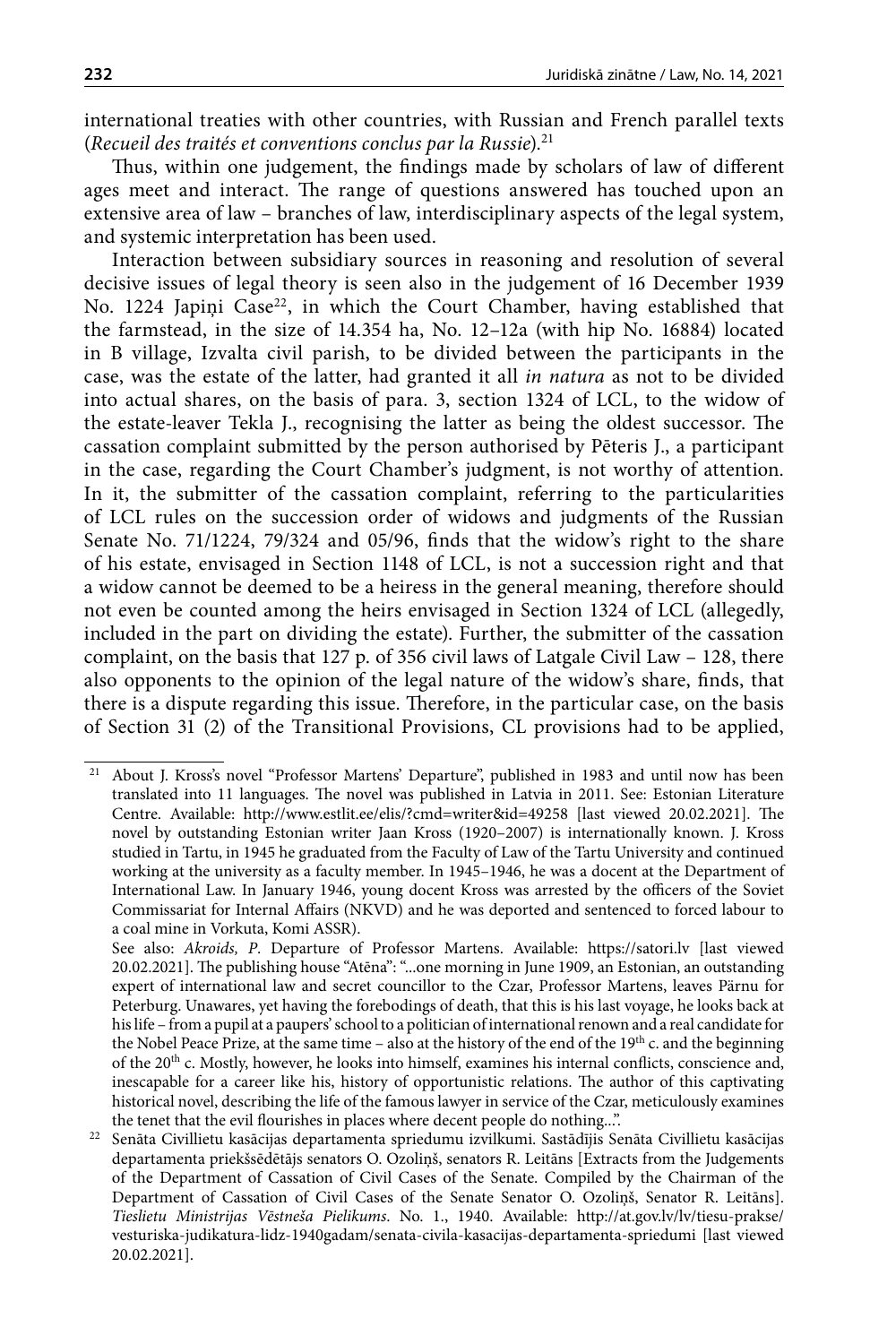pursuant to Section 741 of which, a widow, sharing with children, did not have the right to receive land *in natura*. First of all, as regards the issue whether the widow receives the share of estate envisaged in Section 1128 of LCL on the basis of the right to succession and whether the widow should be regarded as an heiress at all, then, contrary to the view expressed in the earlier judgements, referred to in the cassation complaint, in its more recent judgements, the Russian Senate had resolved this issue affirmatively (CCD, judgement 13/92, 14/21, 14/30, etc.). The correctness of this opinion, which has been approved by outstanding Russian scholars of law (see Isachenko "Russkoye grazhdanskoye sudoproizvodstvo", published in 1910, Part II, p. 350; Sinaiskis "Russkoye grazhdanskoye pravo", published in 1917./18, Part I d., p. 264, etc.) and, also, indirectly by the Latvian Senate in its CcD judgement 38/1244, is proven by the fact that Section 1148 and subsequent section of LCL, which provide that the widow is entitled to the part of the estate left, have been included in the part "on succession by law" which includes also a sub-part "On the succession procedure of spouses". Moreover, pursuant to Section 699 of LCL, the right to the respective property is acquired only in ways set out in law, however, in the respective law there is no other way of acquisition, except succession, which would envisage and regulate the acquisition by succession of the share that the widow is entitled to. Thus, a widow, from LCL perspective, generally has to be recognised as an heiress and, hence, there are no grounds whatsoever not to count her among the heirs, participating in the division, envisaged in Section 1324 of LCL, the oldest of whom, on the basis of para. 3 of this section, has a prior claim to receiving the estate, not to be divided into actual shares, *in natura*, understanding the oldest heir in years as such an heir (Judgement by CCD of the Russian Senate No. 78/15, etc.). This opinion, i.e., that the widow, similarly to other heirs, enjoys the priority, envisaged in para. 3 of Section 1324 LCL, to receiving estate *in natura*, only if she is the oldest among heirs, is shared by Isachenko (see.op.cit., p. 350) and Zavadsky (see thesis 7 on Article 1324, 1923 Tytrumov's Commentaries on the Russian Civil Law, edition of 1923). In view of the above, there cannot be rules that, in the opinion of the submitter of the cassation complaint, in the particular instance would require application of CL rules as **subsidiary law**. Quite to the contrary, this is exactly the case, when the current law grants to the respective heir a priority in receiving the estate leaver's estate *in natura*, therefore, pursuant to Section 30 (1) of the Transitional Provisions, Section 741 of CL, referred to by the submitter of the cassation complaint, is not directly applicable.

The method of systemic interpretation, doctrine of sources of law are used in the judgement, and issues of intertemporality of law are dealt with, with extensive references to the case law of the Russian Senate on similar legal issues, and to findings made by scholars of law (Isachenko, Siniaiskis, Zavadsky, Tyutromov).

#### **2.2. Reports by Senator M. Čakste**

Senator Mintauts Čakste is an eminent personality in the interwar Latvian Senate. Due to the insufficient number of senators, until 1934, a large backlog of cases had accumulated in the Senate's Department of Civil Cassation. The procedure for drawing up draft Senate's judgements revealed Senator Mintauts Čakste as a very capable lawyer. The Senate always had to keep in mind that lower-instance courts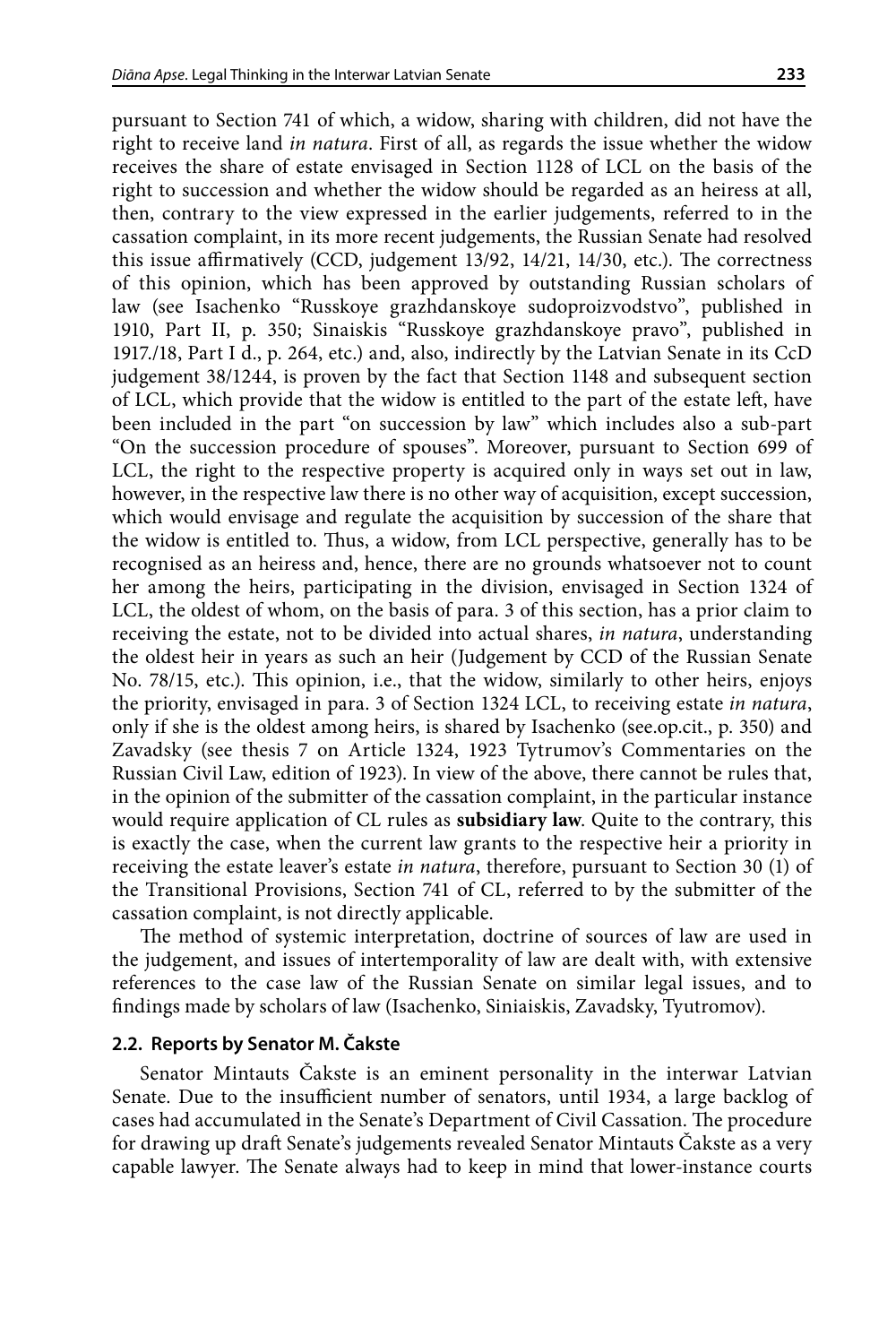usually followed its findings, therefore the statements made in a particular case could also influence the case law in other cases.23

Examination of the findings by the Latvian Senate on the application of the Civil Law provisions<sup>24</sup> shows that out of 368 judgements in civil cases, M. Čakste has reported and drawn up theses in 76 cases on various issues of civil law, influencing the successive legal doctrine and continuity of case law.

In the judgement of 15 July1938 on Jānis Zunde's ancillary complaint regarding the decision of 1 March 1938 by the Vice-Chairman of the Riga Regional Court on the issue of dismissing his ancillary complaint in the case with Pulcherijs Šeifers regarding 55 lats (Case No 618.), the Senate (Senator M. Čakste reporting) finds that the stamp duty should not be paid by persons, whose right to litigate *in forma pauperis* already had been recognised by the court rather than by persons who only wished to acquire it, also, "certificates of poverty and requests for issuing such are released from the stamp duty."25 The Senator continues research in the context of another legal act, clarifying "certificates of poverty" and "requests for issuing such", which are unclearly defined in the previous legal act. By using elements of the method of systemic interpretation, the conclusion was reached that the plaintiff had to pay the stamp duty.

The judgement of 28 September 1938 concerned the cassation complaint by sworn advocate P. Berģis, the authorised person of the First Vidzeme Credit Union, regarding the Court Chamber's judgement on Augusts Krauklis' demand to revoke part of the decision by the general meeting in case (Case No  $651$ .)<sup>26</sup>

The method of systemic interpretation was applied to the matter of voting procedure of a general partnership, regulation on the institution of voting in the articles of association of the general partnership was analysed, at the same time noting that the formation of a natural person's will was not linked to any articles of association. Thus, it was concluded that a general partnership, in the case of voting, must comply with the procedure set out in its articles of association, that the general partnership's articles of association envisaged repeated voting only in one instance, – i.e., pursuant to Article 81 of the articles of association, repeated voting was envisaged only in the case of election. Thus, voting on an issue included in the agenda, unless other illegalities had been committed, should take place only once. On principle, repeated voting was inadmissible. The senator explained that the legal effect of the vote was not binding for eternity since, by including the matter in the agenda repeatedly, a new decision could be made, abiding, in conjunction, by Articles 75 and 76 of the articles of association.

In the judgement of 27 October 1938 on the cassation complaint by sworn advocate N. Valters, the authorised representative of Ella Štots, regarding the

<sup>23</sup> *Čakste, A.* Mintauts Čakste. Publikācijas [Mintauts Čakste. Publications]. Stockholm, 1994, p. 8. "M. Čakste was always carefully prepared for court deliberations and the legal issues to be resolved, and his comments on draft reports were matter-of-fact. He, similarly to Senator Augusts Rumpēters, was a greater formalist than, for example, Teodors Zvejnieks, "the great campaigner for justice", who was the Chairman of the Court Chamber's Civil Department of the time."

<sup>24</sup> Latvijas Senāta Spriedumu birojs. Latvijas Senāta atziņas par Civillikuma normu piemērošanu (1938‒1940) [Judgment Bureau of the Senate of Latvia. Statements of the Latvian Senate on the Application of Civil Law Rules (1938–1940)]. Rīga: Tiesu namu aģentūra, 2018, pp. 104–335.

<sup>25</sup> Senāta Civilā kasācijas departamenta 1938. gada spriedumi. Vēsturiskā judikatūra [Department of Civil Cassation of the Senate 1938 judgments. Historical case law]. Available: [http://at.gov.lv/lv/](http://at.gov.lv/lv/judikatura/vesturiska-judikatura-lidz-1940gadam/senata-civila-kasacijas-departamenta-spriedumi) [judikatura/vesturiska-judikatura-lidz-1940gadam/senata-civila-kasacijas-departamenta-spriedumi](http://at.gov.lv/lv/judikatura/vesturiska-judikatura-lidz-1940gadam/senata-civila-kasacijas-departamenta-spriedumi) [last viewed 19.02.2021].

<sup>26</sup> Ibid.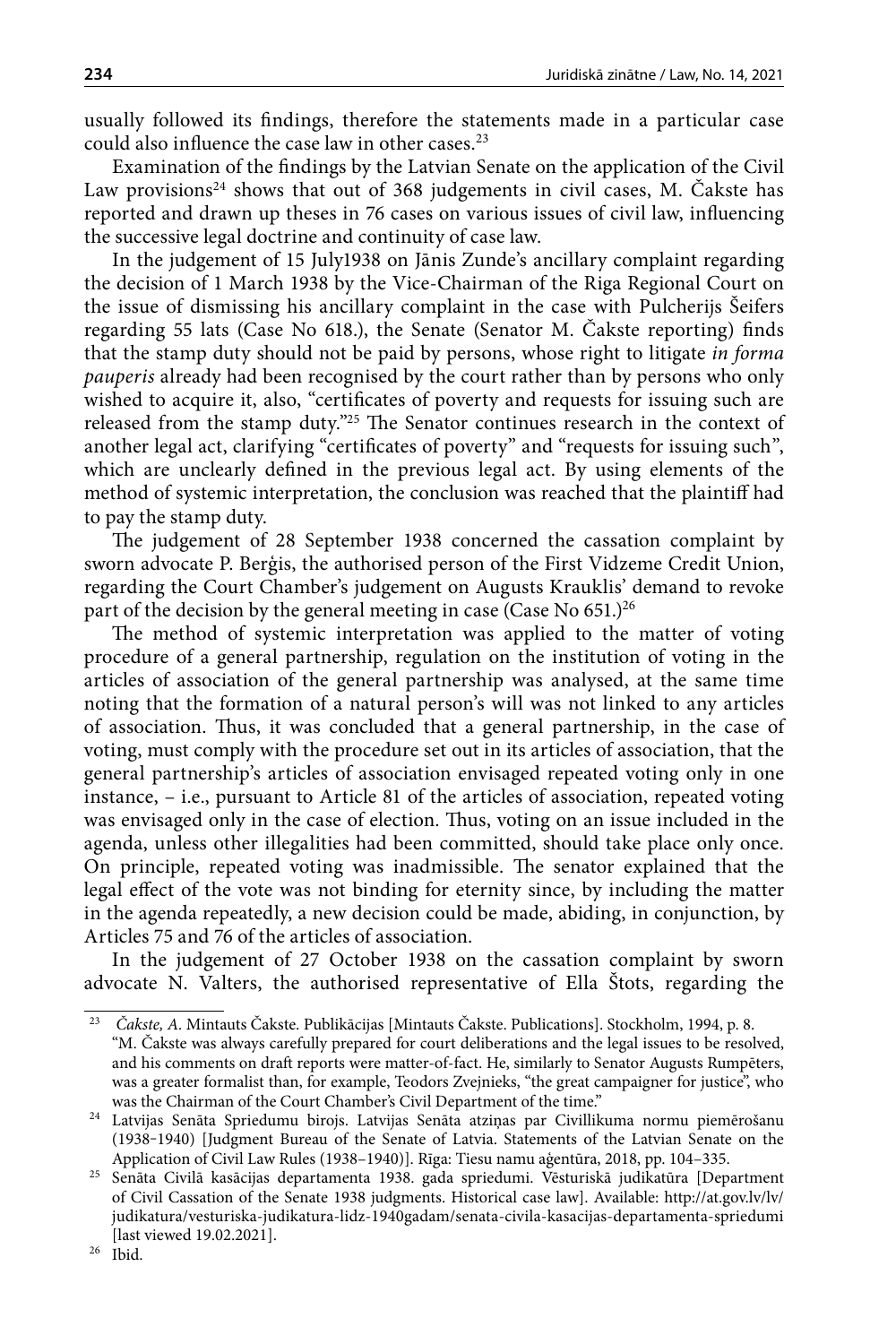decision by the Riga Regional Court in case (Case No. 1030), the methods of systemic and teleological interpretation were used.

In determining the social aim of the provision, the senator noted that the Regional Court had not taken into account the aim and had allowed payment of the alimony in several instalments, as the result of which the aim of the provision had not been reached – the mother could not in timely manner cover the expenses related to the child's maintenance, clothing, education and other necessary expenses, because, by dividing the sum into overly small parts, the mother would receive it only in 25 years, when it would no longer be possible to use it for the maintenance and education of the child who received the alimony. Systemically, viewing the legal provision in conjunction with other CPL provisions, it was concluded that the Regional Court had not taken into account Section 186 and Section 196 of the CPL, which had resulted in deficient reasoning.<sup>27</sup>

The range of legal issues to which answers were provided in the cases, on which Senator M. Čakste reported, pertained to an extensive area of law; *inter alia*, a child's right to maintenance, a guardian's commitments in relations with the ward, the concept of legacy, the content of a will, effects of coming into estate, divested possession, written forms of a lawful transaction, unintentional loss, prescription period, a barter contract, a maintenance contract, lease, expiry of a rental contract, application of the provisions of employment and work-performance contracts, the principal's relations, the obligation to settle accounts, and aspects in proving self-enrichment.

Nowadays, the findings made by Mintauts Čakste (as the rapporteur, member of the court's composition) allow studying historical events and the legal culture of the respective age by reading the original sources, including those published in the Collection of Rulings by the Latvian Senate, prepared by the Supreme Court<sup>28</sup>. This collection also contains the findings from the judgement by the Senate's Assembly in the disciplinary case of sworn advocate Voldemārs Zāmuels 8/1939 on 12 October 1939, materials of the case, including V. Zāmuels' explanations. Senator M. Čakste was also a member of the court's composition. In its judgement, the composition of the court decided that principal legal issues could not be examined in the procedure of supervision, because verification of the correctness of decisions by lower-instance courts on their merits, substantially, was the task of the supreme judicial instance only in the cases of the ordinary procedure of appeal. Decisions by the Council of Sworn Advocates in disciplinary cases as final were not subject to appeal and, therefore, could not be appealed against in the procedure of supervision. Permitting the contrary would mean turning the prohibition set out in the law into an empty letter and allowing the plaintiff to circumvent the law directly (the principle of abiding by laws in the name of lawful order). V. Zāmuels' complaint regarding revoking the decision by the Court Chamber was left without effect.<sup>29</sup>

The author chose to examine several judgements in cases that were adjudicated in 1940 with the participation of Senator M. Čakste. The separate opinions of

<sup>27</sup> Senāta Civilā kasācijas departamenta 1939. gada spriedumi. Vēsturiskā judikatūra [Department of Civil Cassation of the Senate 1939 judgments. Historical case law]. Available: [http://at.gov.lv/lv/](http://at.gov.lv/lv/judikatura/vesturiska-judikatura-lidz-1940gadam/senata-civila-kasacijas-departamenta-spriedumi) [judikatura/vesturiska-judikatura-lidz-1940gadam/senata-civila-kasacijas-departamenta-spriedumi](http://at.gov.lv/lv/judikatura/vesturiska-judikatura-lidz-1940gadam/senata-civila-kasacijas-departamenta-spriedumi) [last viewed 19.02.2021].

<sup>&</sup>lt;sup>28</sup> Latvijas Senāta nolēmumu atziņas: vēsturiskais mantojums [Lessons learned from decisions of the Latvian Senate: Historical heritage]. Spriedums V. Zāmuela disciplinārlietā [Judgment in the disciplinary case of V. Zāmuels]. Rīga: Latvijas Republikas Augstākā tiesa, 2019.

 $^{29}$  Ibid., pp. 120–121.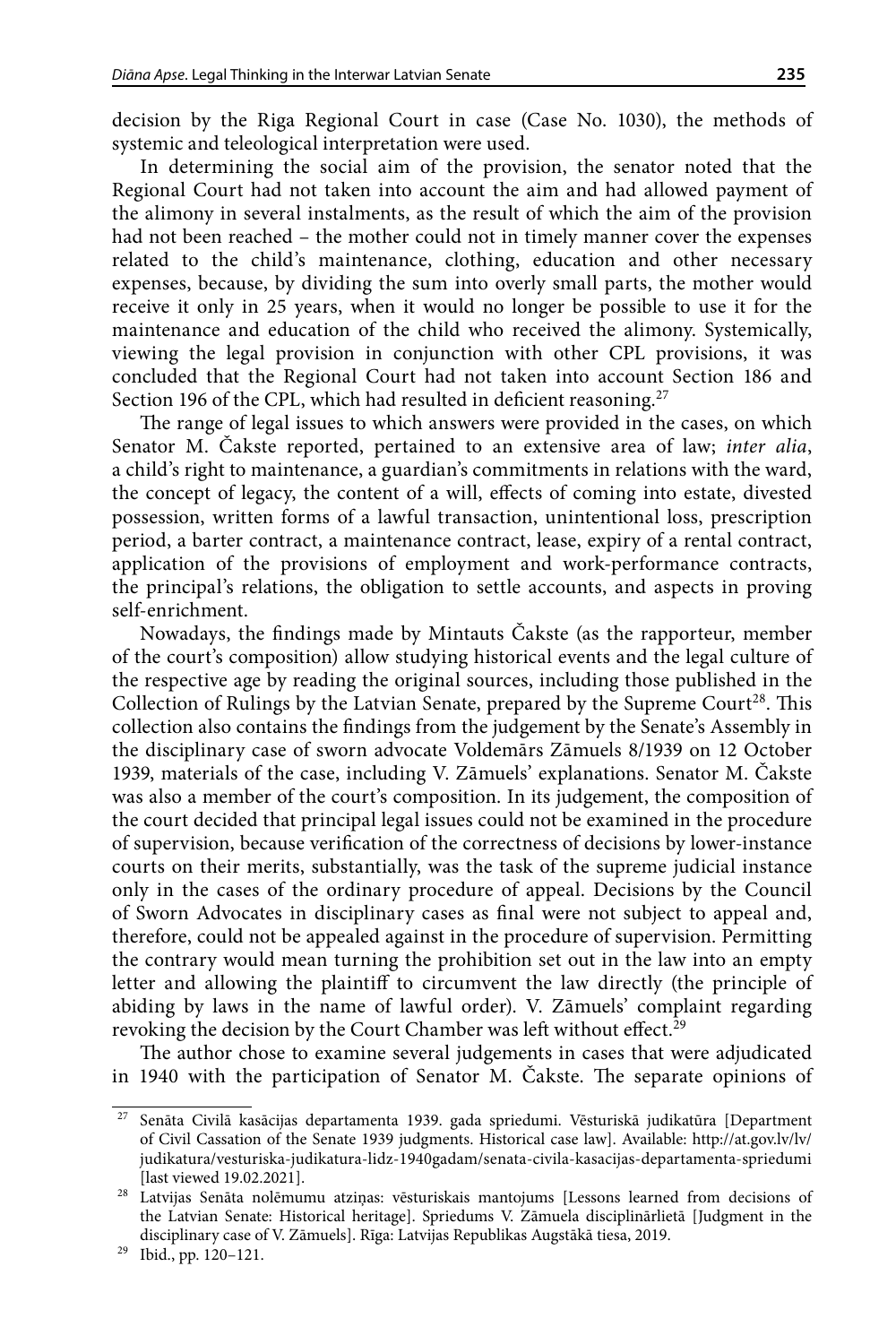judges are added to some judgements. The separate opinion by M. Čakste and A. Rumpēters was appended to the judgement of 24 January 1940 by the Senate's Assembly, explaining why the Court Chamber's judgement should not be left in force as an additional constructive criticism of the error made by the court of the previous instance in cases of wrong interpretation of provisions, application of wrong judicature, etc.

Additional criticism of the Court Chamber's opinion relating to wrong legal reasoning appeared in M. Čakste's separate opinion in the Assembly's case No. 39/31, in which he underscored that it had been rightly noted in the cassation complaint that the Court Chamber had operated with a negative circumstance, which did not have the force of evidence. The Court Chamber's opinion regarding the existence of novation could not be recognised as having sufficient and legally correct reasoning.30

In those judgements, where M. Čakste has been the rapporteur on the case, his legal reasoning is captivating. For example, in a case regarding calculation of the term for cassation complaint in connection with the fact when the person had become informed about the Court Chamber's judgement. It is concluded that the failure to issue summons to the court hearing cannot be the cause either for submitting the planned extraordinary appeal nor for submitting the planned extraordinary cassation in connection with the valid legal regulation. If the summons had not been issued for the court hearing of the first instance, where the judgement had been delivered, such judgement should be appealed against by an appeals complaint.<sup>31</sup> In these cases, references to doctrine (Vladimirs Bukovskis' work) was assessed. This proves that civil law has a more pronounced succession in connection with interactions between practice and legal science.<sup>32</sup>

In the judgement in the Senate's case relating to the aspect in determining the jurisdiction of a case of 14 March 1940, at the open assembly of the Civil Cassation Department it was concluded – if none of the circumstances, which, in accordance with the legal regulation, were decisive for the jurisdiction of the case was present, the plaintiff himself could determine the jurisdiction for the case, using his own discretion.<sup>33</sup>

On 26 September 1940, the Senate's Civil Cassation Department reviewed case No. 763 on the cassation complaint by the authorised representative of the Latvian Evangelic Lutheran Church regarding the decision of 13 June 1940 by the Head of Rīga-Valmiera Land Register Department of the Court Chamber concerning corroboration of immovable property in the name of the Evangelic Lutheran Church, because St. Peter's Evangelic Lutheran German Congregation had dissolved itself. Senators O. Ozoliņš, J. Grots and M. Čakste decided that it could be concluded from Article 48 of the Constitution of the Church that the Church continued to exist and retained its property until a new congregation was established, the

In this case, the joint existence of the new and the old liability is entirely possible and, even more, the new liability in connection with the issuing of bills of exchange cannot be presumed as being *novation* (note "v" at CL Section 3586, in Bukovskis' edition). Our Senate, likewise, has constantly recognised that the issuing of a bill of exchange is not a payment "*in solutum*", but a postponed payment "*solvendi causa*" (CCD of the Senate, judgement 31/881 and others). LNA LSHA, 1535. f., 8. apraksts [description] (hereafter – apr.), 267. lieta [file] (hereafter – l.).

<sup>31</sup> LNA LSHA, 1535. f., 8. apr., 329. l.

<sup>32</sup> See more: Latvijas Senāta nolēmumu atziņas: vēsturiskais mantojums [Lessons learned from decisions of the Latvian Senate: Historical heritage]. Ievads [Introduction], p. 7.

<sup>33</sup> LNA LSHA, 1535. f., 8. apr., 306. l.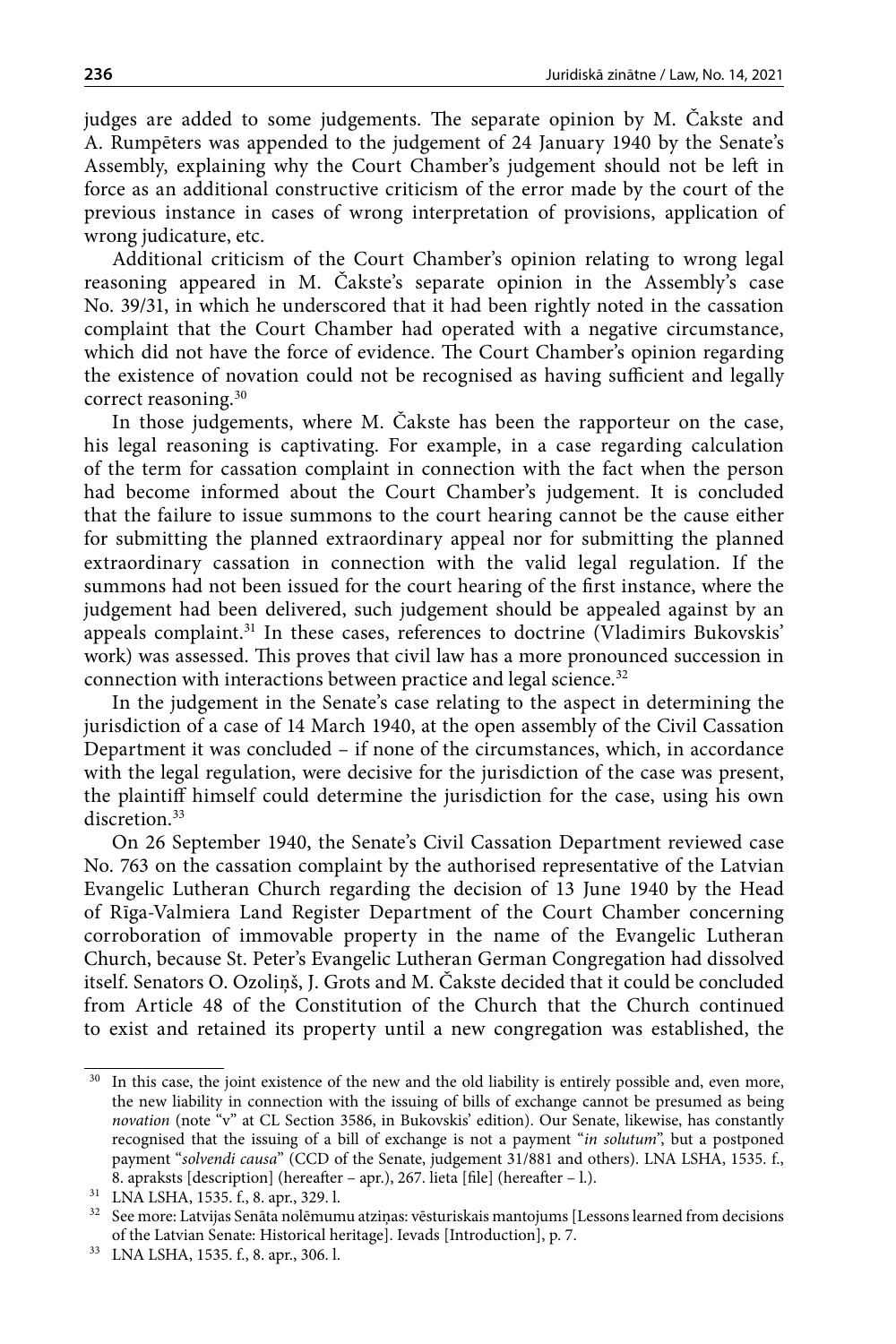right to use the church property was transferred to the Central Board. Thus, the Constitution of the Church had envisaged that the church as a legal person could exist also after a congregation was dissolved. $34$  This legal aspect remains relevant today in connection with the issues of returning property to religious organisations if new congregations are established, which could cause disputes regarding the title to property.

Most often, M. Čakste outlined a legal problem in the judge's separate opinion in connection with wrong reasoning in using the findings from case law and doctrine, drawing attention to legal uncertainties and, possibly, insufficient discussions among the court's composition.

As a convinced democrat and defender of parliamentary order, he could not reconcile himself to the coup of 15 May 1934 and the authoritarian regime of the time in Latvia, which he did not hide in private conversations with his colleagues. However, the issue of the legality or illegality of the said regime was never discussed at the hearings of the Senate's Court or Assembly.35 Throughout World War II, he believed in the victory of England and its allies but also hoped that this victory would bring Latvia freedom again.<sup>36</sup> M. Čakste sought to restore the functioning of Latvian courts during the period of German occupation.<sup>37</sup> In exile, M. Čakste was a recognised scholar of law in the area of international law, and wrote an article about the international legal concept of the Soviet Union, which was published in a prominent American legal journal (1949). Mintauts Čakste also has analysed the agrarian structure of the Soviet Latvia and other legal issues. The article "Das persönliche Eigentum der Sowjetbürger" was published by Dietrich André Loeber in the magazine dedicated to the Soviet law that he edited. M. Čakste is the author of 16 analytical research articles on international law.<sup>38</sup>

When reading and assessing the findings of the Latvian Senate, it is worth keeping in mind that the legal regulation has changed since the time when they have been created. However, this does not affect the understanding of law, based on the principles of a democratic state governed by the rule of law, and legal thinking, which the Latvian Senators and employees of the Bureau of Judgements held during the interwar period on what it should be like among lawyers of contemporary

<sup>34</sup> LNA LSHA, 1535. f., 12.III apr., 1834. l.

<sup>35</sup> *Čakste, A*. Mintauts Čakste. Publikācijas [Mintauts Čakste. Publications], p. 9.

<sup>36</sup> Ibid., p. 9. "A. Rumpēters, while in exile, had heard about M. Čakste that, in case of disputes, it was impossible to reach an understanding and a compromise with him. To a certain extent, this could be applicable also to his social and political activities. Convinced about the correctness of his opinion, Čakste defended it strictly at the Senate's debates and, when outvoted, sometimes wrote his separate opinion. Others, perhaps, did it less frequently. M. Čakste was a man of principle."

<sup>37</sup> *Čakste, A.* Mintauts Čakste. Publikācijas [Mintauts Čakste. Publications], p. 19.

<sup>38</sup> *Apse, D.* Mintauta Čakstes zinātniskais mantojums. Tā nozīme Latvijas valstsgribas turpinātībā [Scientific Legacy of Mintauts Čakste. Its Standing in Continuity of Will for Latvian Statehood]. In: LU Juridiskās fakultātes 7. starptautiskās zinātniskās konferences rakstu krājums. Tiesību zinātnes uzdevumi, nozīme un nākotne tiesību sistēmās I. Legal Science: Functions, Significance and Future in Legal Systems I. The 7<sup>th</sup> International Scientific Conference of the Faculty of Law of the University of Latvia.] Rīga: LU Akadēmiskais apgāds, 2019, p. 474. Available: [https://www.apgads.lu.lv/fileadmin/](https://www.apgads.lu.lv/fileadmin/user_upload/lu_portal/apgads/PDF/Juridiskas-konferences/LUJFZK-7-2019/iscflul-7_2019_Ties-zin-uzd-noz-nak.pdf) [user\\_upload/lu\\_portal/apgads/PDF/Juridiskas-konferences/LUJFZK-7-2019/iscflul-7\\_2019\\_Ties](https://www.apgads.lu.lv/fileadmin/user_upload/lu_portal/apgads/PDF/Juridiskas-konferences/LUJFZK-7-2019/iscflul-7_2019_Ties-zin-uzd-noz-nak.pdf)[zin-uzd-noz-nak.pdf.](https://www.apgads.lu.lv/fileadmin/user_upload/lu_portal/apgads/PDF/Juridiskas-konferences/LUJFZK-7-2019/iscflul-7_2019_Ties-zin-uzd-noz-nak.pdf) [last viewed 25.02.2021].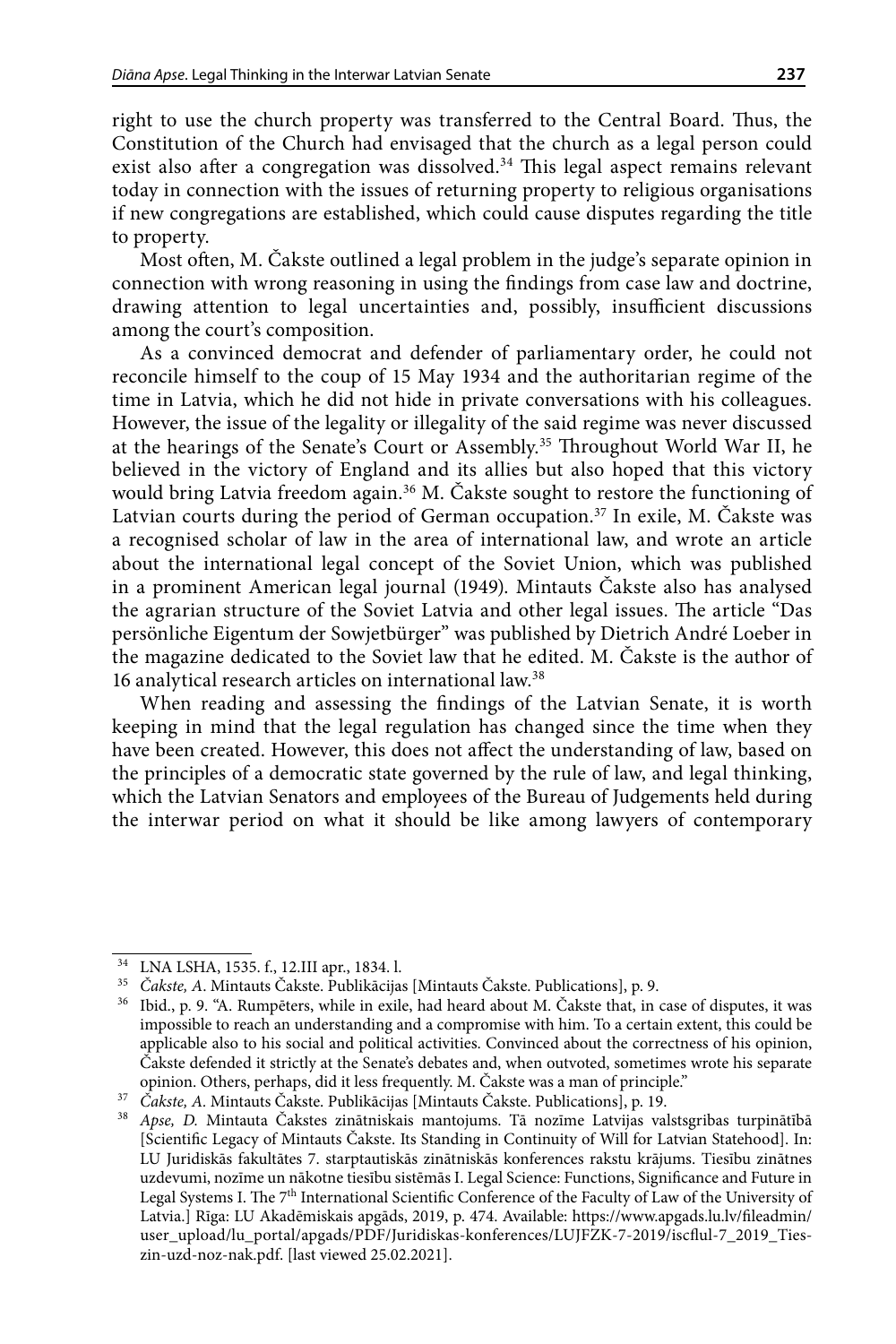Latvia, *inter alia*, in applying the Civil Law provisions.<sup>39</sup> The examples and legal institutions, described in the conditions of the contemporary legal system, mostly have similar regulation and could be useful in developing judicature on a certain matter. The interaction of subsidiary sources, in particular, using the findings from doctrine (V. Bukovskis, V. Sinaiskis, etc.) builds bridges across ages and promotes uniform case law and continuity in the understanding of law. The area of Latvian law is inconceivable without the studies, monographs, articles by A. Loeber, M. Čakste and other outstanding scientists and practitioners, as well as the findings from case law. They will inspire many more future generations of lawyers.

## **Summary**

- 1. The scientific contribution by Senators A. Loeber and M. Čakste is universal and significant in the context of European and global thinking. Notwithstanding the circumstances, they remained loyal to democratic Latvia. Their findings develop the Latvian legal system, in particular, in the last stage of the interwar period, reveal deep understanding of most diverse issues of private law, etc., criticising the previous faulty legal reasoning.
- 2. The range of legal issues to which answers were provided pertains to an extensive area of law – branches of law, interdisciplinary aspects of the legal system, revealing the good command they had of the problematic issues of all branches of law. The protected legal benefit and assessment of values, as well as the legal methodology for correct application of law are disclosed in convincing reasoning. This has had a lasting significance in the correct application of civil law and further development of international law.
- 3. The findings made by personalities Senators A. Loeber and M. Čakste in the judgements by the interwar Latvian Senate, the findings of other outstanding scholars of law of other ages and the findings from doctrine used in their interaction build bridges across ages and promote the development of united case law and succession in the understanding of law. Findings – these sterling achievements – continue their path and have brought into the Latvian legal thinking the breath and quality of the world.

## **Sources**

### **Bibliography**

- 1. *Akuraters, J.* Latvijas valstssaturs [State content of Latvia]. *Latvijas Vēstnesis*, No. 12, 31.07.1920.
- 2. *Apse, D.* Tiesu prakse un Latvijas Senāta Administratīvais departaments (1918–1940) [Judicial practice and the Administrative Department of the Latvian Senate (1918–1940)]. In: Tiesu prakses veidošana. LU Zinātniskie raksti [Development of court practice. LU scientific articles]. Edited by Dr. habil. iur. prof. *Melķisis, E*. Rīga: Latvijas Universitāte, 2001, pp. 68–101.
- 3. *Apse, D.* Mintauta Čakstes zinātniskais mantojums. Tā nozīme Latvijas valstsgribas turpinātībā [Scientific Legacy of Mintauts Čakste. Its Standing in Continuity of Will for Latvian Statehood]. In: LU Juridiskās fakultātes 7. starptautiskās zinātniskās konferences rakstu krājums. Tiesību zinātnes uzdevumi, nozīme un nākotne tiesību sistēmās I. [The  $7<sup>th</sup>$  International Scientific Conference of the Faculty of Law of the University of Latvia Legal Science: Functions, Significance and Future in Legal Systems I 16–18 October 2019, Riga. Collected conference papers]. Rīga: LU

<sup>39</sup> *Terihova, S.* Par grāmatā apkopoto Latvijas Senāta atziņu izmantošanu. Senāta Spriedumu birojs. Latvijas Senāta atziņas par Civillikuma normu piemērošanu (1938-1940) [On the use of the conclusions of the Latvian Senate in the book. Judgment Bureau of the Senate of Latvia. Statements of the Latvian Senate on the Application of Civil Law Rules (1938–1940)]. Rīga: Tiesu namu aģentūra, 2018, p. 95.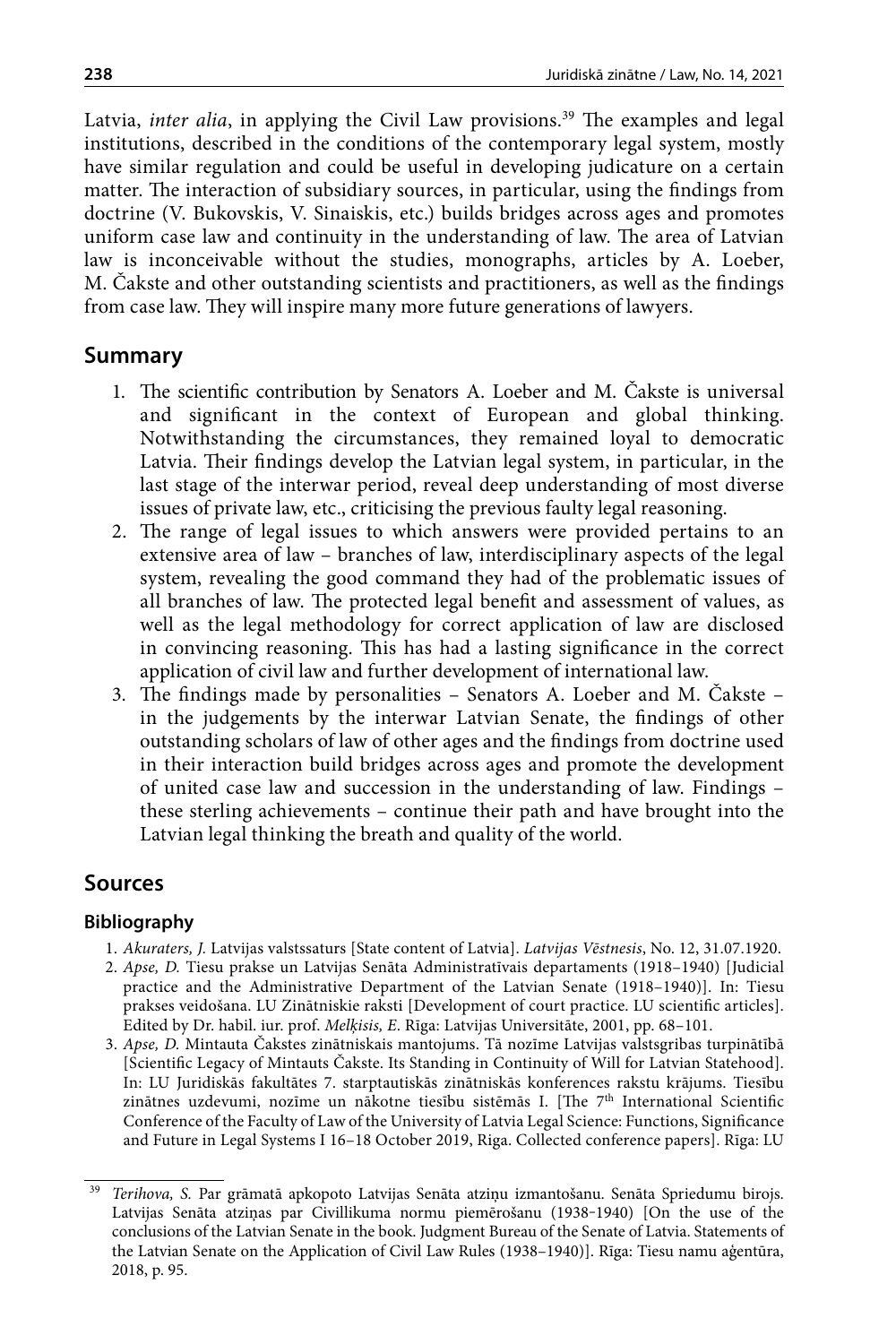Akadēmiskais apgāds, 2019, p. 474. Available: [https://www.apgads.lu.lv/fileadmin/user\\_upload/](https://www.apgads.lu.lv/fileadmin/user_upload/lu_portal/apgads/PDF/Juridiskas-konferences/LUJFZK-7-2019/iscflul-7_2019_Ties-zin-uzd-noz-nak.pdf) [lu\\_portal/apgads/PDF/Juridiskas-konferences/LUJFZK-7-2019/iscflul-7\\_2019\\_Ties-zin-uzd](https://www.apgads.lu.lv/fileadmin/user_upload/lu_portal/apgads/PDF/Juridiskas-konferences/LUJFZK-7-2019/iscflul-7_2019_Ties-zin-uzd-noz-nak.pdf)[noz-nak.pdf](https://www.apgads.lu.lv/fileadmin/user_upload/lu_portal/apgads/PDF/Juridiskas-konferences/LUJFZK-7-2019/iscflul-7_2019_Ties-zin-uzd-noz-nak.pdf) [last viewed 25.02.2021].

- 4. *Apsītis, R.* Par Latvijas pamatu vīriem. Runas. Raksti. Referāti [About Men at Latvia's Foundations. Speeches. Writings. Reports]. *Latvijas Vēstnesis*, No. 11/12, 16.01.1998. Available: [https://www.](https://www.vestnesis.lv/ta/id/31202) [vestnesis.lv/ta/id/31202](https://www.vestnesis.lv/ta/id/31202) [last viewed 20.02.2021].
- 5. *Čakste, A.* Mintauts Čakste. Publikācijas [Mintauts Čakste. Publications]. Stokholma, 1994, p. 8.
- 6. Dišlers, K., Dunsdorfs, E. Tautsaimniecības un tiesību zinātņu fakultāte [Faculty of Economics and Law]. In: Latvijas Universitāte divdesmit gados. 1919–1939. I daļa. Vēsturiskas un statistiskas ziņas par Universitāti un tās fakultātēm [University of Latvia in twenty years. 1919–1939. Part I. Historical and statistical information about the University and its faculties]. Rīga: Latvijas Universitāte, 1939, p. 748.
- 7. *Meļķisis, E.* Attīstības tendences dažos tiesību teorijas un prakses jautājumos. Par precedentu un tiesu prakses veidošanu. Latvijas tiesiskās sistēmas ceļš uz demokrātisku tiesisku valsti. Rakstu krājums [Development tendencies in some issues of legal theory and practice. On the formation of precedents and case law. The path of the Latvian legal system to a democratic state governed by the rule of law. Collection of articles]. Rīga: Tiesu namu aģentūra, 2014, p. 164.
- 8. *Meļķisis, E*. Par tiesu prakses vienotību [On Unity of Court Practice]. In: Tiesu prakses veidošana. LU Raksti. [Development of court practice. UL scientific articles]. Edited by Dr. habil. iur. prof. *Melķisis, E.* Rīga: Latvijas Universitāte, 2001, p. 10.
- 9. Latvijas Senāta nolēmumu atziņas: vēsturiskais mantojums [Lessons learned from decisions of the Latvian Senate: Historical heritage]. Rīga: Latvijas Republikas Augstākā tiesa, 2019.
- 10. Latvijas Senāta Spriedumu birojs. Latvijas Senāta atziņas par Civillikuma normu piemērošanu (1938‒1940) [Judgment Bureau of the Senate of Latvia. Statements of the Latvian Senate on the Application of Civil Law Rules (1938–1940)]. Rīga: Tiesu namu aģentūra, 2018, pp. 104–335.
- 11. Latvijas Senāta spriedumi (1918–1940). Faksimilizdevums [Judgments of the Latvian Senate (1918–1940). Facsimile edition]. Rīga: Supreme Court of the Republic of Latvia, Senator August Loeber Foundation, 1997–1998.
- 12. Rādītāji Latvijas Senāta spriedumu krājumiem [Indicators for the collections of judgments of the Latvian Senate]. Edited by *Loeber, D. A.* Rīga: D. A. Lēbers, 1997.
- 13. Latvijas Universitāte divdesmit gados. 1919–1939. II daļa. Mācības spēku biogrāfijas un bibliogrāfija [University of Latvia in twenty years. 1919–1939. II part. Biographies and bibliography of teaching staff]. Rīga: Latvijas Universitāte, 1939, p. 550.
- 14. Latvijas Universitāte divdesmit gados. 1919–1939. I daļa. Vēsturiskas un statistiskas ziņas par Universitāti un tās fakultātēm [University of Latvia in twenty years. 1919–1939. Part I. Historical and statistical information about the University and its faculties]. Rīga: Latvijas Universitāte, 1939, pp. 749–750.
- 15. *Terihova, S.* Par grāmatā apkopoto Latvijas Senāta atziņu izmantošanu. Senāta Spriedumu birojs. Latvijas Senāta atziņas par Civillikuma normu piemērošanu (1938-1940) [On the use of the conclusions of the Latvian Senate in the book. Judgment Bureau of the Senate of Latvia. Statements of the Latvian Senate on the Application of Civil Law Rules (1938–1940)]. Rīga: Tiesu namu aģentūra, 2018, p. 95.
- 16. *Torgāns, K.* Tiesību principu, likumu un zinātnes atziņu loma civiltiesisku strīdu risināšanā [The Role of Legal Principles, Laws and Scientific Findings in Resolving Civil Disputes]. *Jurista Vārds*, No. 49, 04.12.2018, p. 13.

#### **Decisions of the Senate of the Republic of Latvia and Judges' Particular Thoughts (Interwar)**

- 1. Augstākā tiesa. Vēsturiskā judikatūra [Supreme Court. Historical case law]. Available: http:// at.gov.lv/lv/judikatura/vesturiska-judikatura-lidz-1940gadam [last viewed 18.02.2021].
- 2. Latvijas Senāta Civilā kasācijas departamenta 1921. gada 8. decembra spriedums lietā Nr. 188 [Judgment of the Civil Cassation Department of the Latvian Senate of 8 December 1921 in case No. 188]. In: *Konradi, F., Valters, A.* Izvilkums no Latvijas Senāta Civilā kasācijas departamenta spriedumiem. 1919.–1925. gada jūlijs. II izdevums [Extract from the Judgement of the Department of Civil Cassation of the Latvian Senate. July 1919–1925. Edition II]. Latvian National Archives, Latvian State Historical Archive, fund 1535, p. 142. Available: [http://at.gov.lv/lv/tiesu-prakse/](http://at.gov.lv/lv/tiesu-prakse/vesturiska-judikatura-lidz-1940gadam/senata-civila-kasacijas-departamenta-spriedumi) [vesturiska-judikatura-lidz-1940gadam/senata-civila-kasacijas-departamenta-spriedumi](http://at.gov.lv/lv/tiesu-prakse/vesturiska-judikatura-lidz-1940gadam/senata-civila-kasacijas-departamenta-spriedumi) [last viewed 18.02.2021].
- 3. Senāta Civilā kasācijas departamenta 1929. gada spriedumi [Judgments of the Department of Civil Cassation of the Senate of 1929]. *Valdības Vēstneša Pielikums*, No. 160, 21.07. 1937,